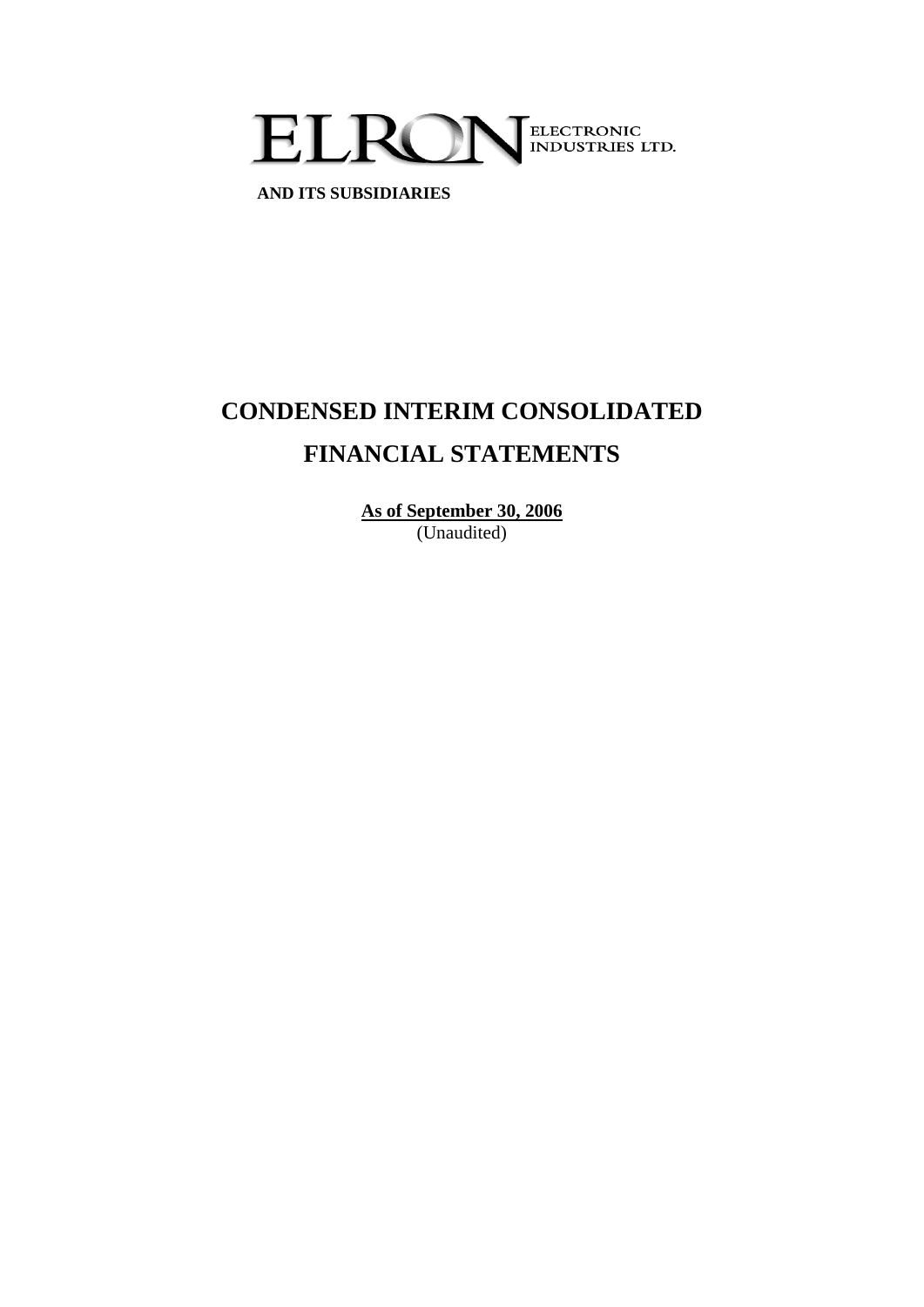# **CONDENSED INTERIM CONSOLIDATED**

# **FINANCIAL STATEMENTS**

# **AS OF SEPTEMBER 30, 2006**

## **UNAUDITED**

#### **INDEX**

|                                                       | Page    |
|-------------------------------------------------------|---------|
| <b>Consolidated Balance Sheets</b>                    | $1 - 2$ |
| <b>Consolidated Statements of Operations</b>          | 3       |
| <b>Statements of Shareholders' Equity</b>             | $4 - 5$ |
| <b>Consolidated Statements of Cash Flows</b>          | $6 - 7$ |
| <b>Notes to the Consolidated Financial Statements</b> | $8-16$  |
| <b>Annex to the Consolidated Financial Statements</b> | 17      |

**- - - - - - - - - - - - - - - - - - -**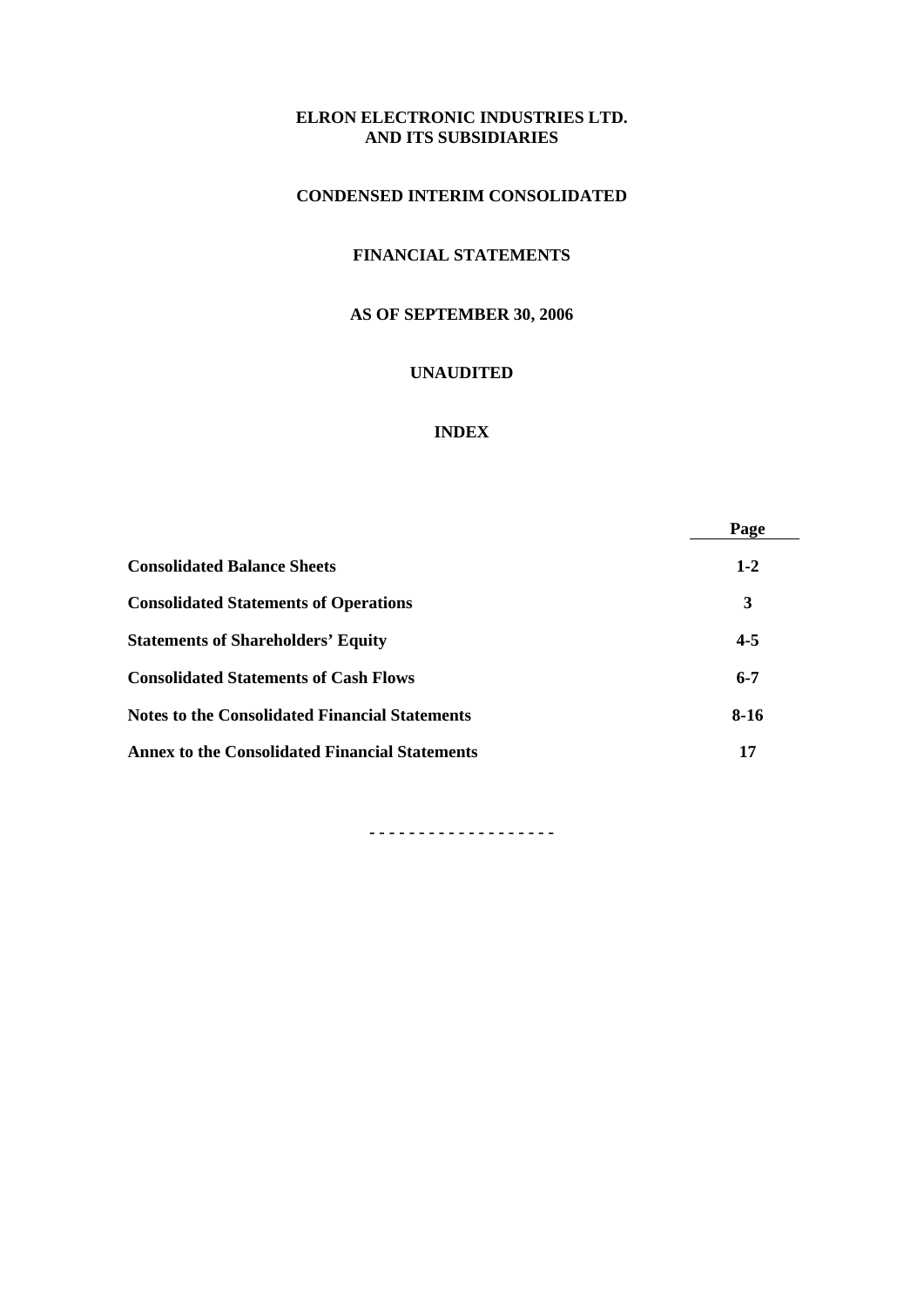# **CONSOLIDATED BALANCE SHEETS**

# **U.S. dollars in thousands, except share and per share data**

|                                                                    | September 30,<br>2006<br><b>Unaudited</b> |                  | December 31,<br>2005 |
|--------------------------------------------------------------------|-------------------------------------------|------------------|----------------------|
| <b>ASSETS</b>                                                      |                                           |                  |                      |
| <b>CURRENT ASSETS</b>                                              |                                           |                  |                      |
| Cash and cash equivalents                                          | \$                                        | 14,994           | \$<br>26,520         |
| Short-term investments<br>Available-for-sale marketable debentures |                                           | 21,797<br>67,369 | 54,661<br>62,617     |
| Trade receivables (net of allowance for doubtful accounts of \$40  |                                           |                  |                      |
| and of \$426 at September 30, 2006 and at December 31, 2005)*      |                                           | 5,222            | 6,440                |
| Other receivables and prepaid expenses*                            |                                           | 2,861            | 2,846                |
| Inventories                                                        |                                           | 2,972            | 2,117                |
|                                                                    |                                           |                  |                      |
| Total current assets                                               |                                           | 115,215          | 155,201              |
| <b>INVESTMENTS AND LONG-TERM RECEIVABLES</b>                       |                                           |                  |                      |
| Investments in affiliated companies                                |                                           | 105,941          | 102,780              |
| Investments in other companies and long-term receivables*          |                                           | 93,727           | 73,931               |
| Deferred taxes                                                     |                                           | 5,839            | 6,521                |
| Severance pay deposits                                             |                                           | 2,420            | 1,971                |
|                                                                    |                                           |                  |                      |
| Total investments and long-term receivables                        |                                           | 207,927          | 185,203              |
| PROPERTY AND EQUIPMENT, NET                                        |                                           | 7,770            | 7,809                |
| <b>INTANGIBLE ASSETS</b>                                           |                                           |                  |                      |
| Goodwill                                                           |                                           | 2,742            | 2,742                |
| Other intangible assets                                            |                                           | 2,805            | 2,818                |
|                                                                    |                                           |                  |                      |
| Total intangible assets                                            |                                           | 5,547            | 5,560                |
| <b>Total assets</b>                                                | $\boldsymbol{\mathsf{S}}$                 | 336,459          | \$<br>353,773        |

\* Includes short term receivables from related parties in the aggregate amount of \$4,801 and \$5,043 as of September 30, 2006 and December 31, 2005, respectively, and long term receivables from related parties in the aggregate amount of \$458 and \$434 as of September 30, 2006 and December 31, 2005, respectively.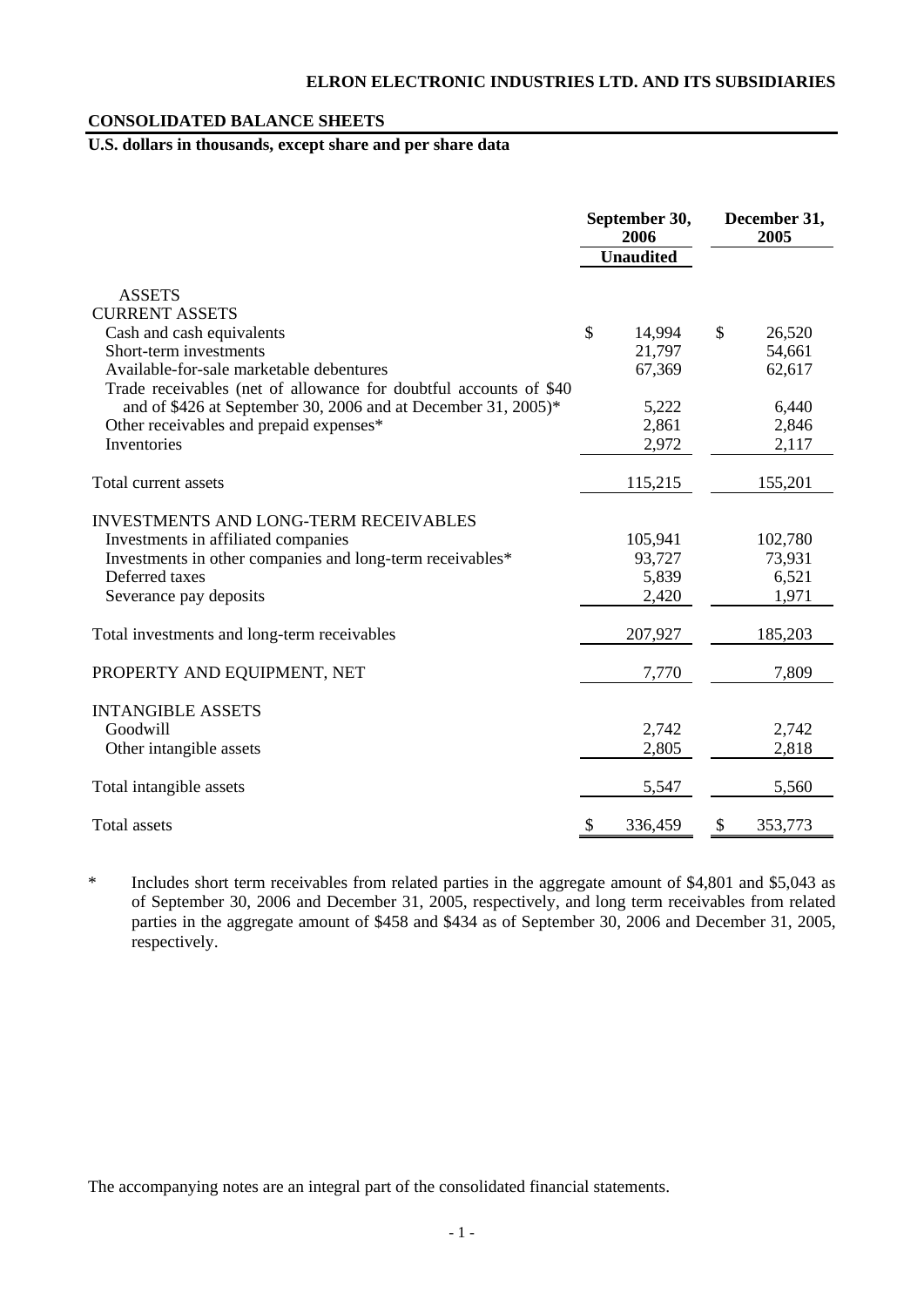# **CONSOLIDATED BALANCE SHEETS**

# **U.S. dollars in thousands, except share and per share data**

|                                                                                                                                                                                                                                 | September 30,<br>2006<br><b>Unaudited</b> | December 31,<br>2005 |
|---------------------------------------------------------------------------------------------------------------------------------------------------------------------------------------------------------------------------------|-------------------------------------------|----------------------|
| LIABILITIES AND SHAREHOLDERS' EQUITY<br><b>CURRENT LIABILITIES</b>                                                                                                                                                              |                                           |                      |
| Short-term loans from banks                                                                                                                                                                                                     | $\mathcal{S}$<br>685                      | \$<br>3,808          |
| Current maturities of long-term loans from banks and others                                                                                                                                                                     | 2,209                                     | 2,065                |
| Trade payables                                                                                                                                                                                                                  | 3,109                                     | 2,146                |
| Other payables and accrued expenses                                                                                                                                                                                             | 10,617                                    | 11,025               |
| Total current liabilities                                                                                                                                                                                                       | 16,620                                    | 19,044               |
| <b>LONG-TERM LIABILITIES</b>                                                                                                                                                                                                    |                                           |                      |
| Long-term loans from banks and others                                                                                                                                                                                           | 3,863                                     | 1,477                |
| Accrued severance pay and retirement obligations                                                                                                                                                                                | 3,294                                     | 2,635                |
| Deferred taxes                                                                                                                                                                                                                  | 9,656                                     | 9,494                |
| Total long-term liabilities                                                                                                                                                                                                     | 16,813                                    | 13,606               |
| <b>MINORITY INTEREST</b>                                                                                                                                                                                                        | 10,511                                    | 19,007               |
| <b>SHAREHOLDERS' EQUITY:</b><br>Ordinary shares of NIS 0.003 par value; Authorized - 35,000,000<br>shares as of September 30, 2006 and December 31, 2005; Issued<br>and outstanding $-29,534,955$ and $29,483,455$ shares as of |                                           |                      |
| September 30, 2006 and as of December 31, 2005, respectively                                                                                                                                                                    | 9,572                                     | 9,572                |
| Additional paid-in capital                                                                                                                                                                                                      | 272,662                                   | 271,132              |
| Accumulated other comprehensive income                                                                                                                                                                                          | 13,982                                    | 10,741               |
| Retained earnings (accumulated deficit)                                                                                                                                                                                         | (3,701)                                   | 10,671               |
| Total shareholders' equity                                                                                                                                                                                                      | 292,515                                   | 302,116              |
| Total liabilities and shareholders' equity                                                                                                                                                                                      | \$<br>336,459                             | 353,773<br>\$        |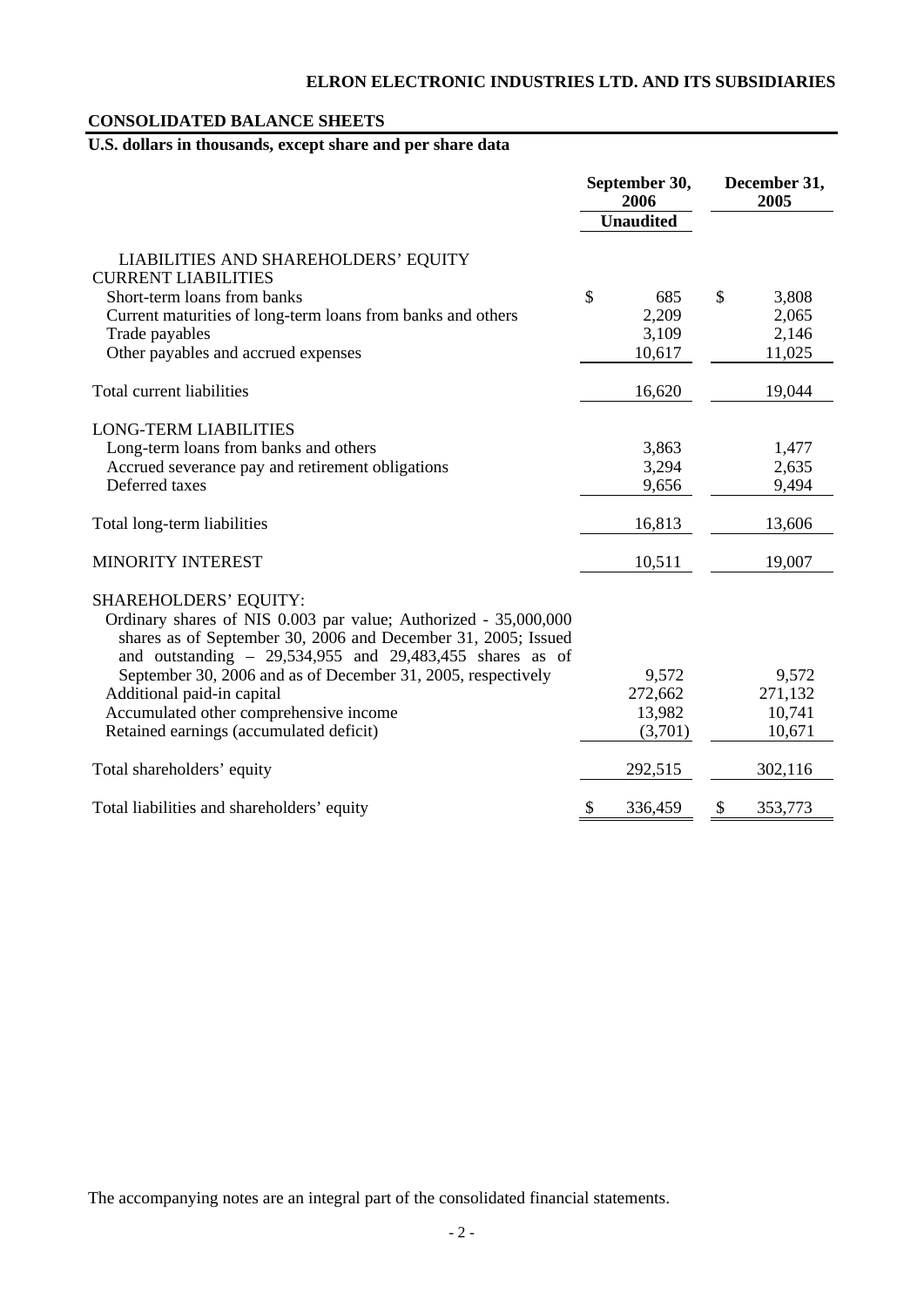# **CONSOLIDATED STATEMENTS OF OPERATIONS**

# **U.S. dollars in thousands, except share and per share data**

|                                                                                                                         | Nine months ended<br>September 30, |           |    |                | Three months ended<br>September 30, | Year ended<br>December 31, |                      |    |                |
|-------------------------------------------------------------------------------------------------------------------------|------------------------------------|-----------|----|----------------|-------------------------------------|----------------------------|----------------------|----|----------------|
|                                                                                                                         |                                    | 2006      |    | $2005***$      |                                     | 2006                       | 2005***              |    | 2005           |
|                                                                                                                         |                                    |           |    |                | <b>Unaudited</b>                    |                            |                      |    |                |
| <b>INCOME</b>                                                                                                           |                                    |           |    |                |                                     |                            |                      |    |                |
| Net revenues*                                                                                                           | \$                                 | 9,522     | \$ | 9,131          | \$                                  | 2,384                      | \$<br>2,885          | \$ | 12,646         |
| Equity in losses of affiliated companies<br>Gain from disposal of businesses and<br>affiliated companies and changes in |                                    | (16, 566) |    | (13,074)       |                                     | (4,701)                    | (5,254)              |    | (17, 522)      |
| holdings in affiliated companies, net                                                                                   |                                    | 2,278     |    | 23,513         |                                     | 2,283                      | 1,124                |    | 23,328         |
| Other income, net                                                                                                       |                                    | 4,012     |    | 58,024         |                                     | 645                        | 1,491                |    | 58,648         |
| Financial income, net                                                                                                   |                                    | 3,410     |    | 5,238          |                                     | 1,133                      | 977                  |    | 5,483          |
|                                                                                                                         |                                    | 2,656     |    | 82,832         |                                     | 1,744                      | 1,223                |    | 82,583         |
| <b>COSTS AND EXPENSES</b>                                                                                               |                                    |           |    |                |                                     |                            |                      |    |                |
| Cost of revenues                                                                                                        |                                    | 5,150     |    | 5,721          |                                     | 1,288                      | 1,761                |    | 7,907          |
| Research and development costs, net                                                                                     |                                    | 8,871     |    | 4,574          |                                     | 2,993                      | 1,931                |    | 6,163          |
| Marketing and selling expenses, net                                                                                     |                                    | 3,100     |    | 1,655          |                                     | 970                        | 565                  |    | 2,386          |
| General and administrative expenses                                                                                     |                                    | 8,792     |    | 6,860          |                                     | 2,881                      | 2,612                |    | 9,249          |
| Amortization of intangible assets                                                                                       |                                    | 14        |    | 151            |                                     | 5                          | 6                    |    | 392            |
|                                                                                                                         |                                    | 25,927    |    | 18,961         |                                     | 8,137                      | 6,875                |    | 26,097         |
| Income (loss) before taxes on income                                                                                    |                                    | (23, 271) |    | 63,871         |                                     | (6, 393)                   | (5,652)              |    | 56,486         |
| Tax benefit (taxes on income)                                                                                           |                                    | (122)     |    | (16, 183)      |                                     | (23)                       | 9,684                |    | (10, 461)      |
| Income (loss) after taxes on income                                                                                     |                                    | (23, 393) |    | 47,688         |                                     | (6, 416)                   | 4,032                |    | 46,025         |
| Minority interest in losses of subsidiaries                                                                             |                                    | 9,021     |    | 2,104          |                                     | 1,982                      | 1,459                |    | 5,160          |
| Income (loss) from continuing operations                                                                                |                                    | (14, 372) |    | 49,792         |                                     | (4, 434)                   | 5,491                |    | 51,185         |
| Loss from discontinued operations**                                                                                     |                                    |           |    | (2,943)        |                                     |                            | (729)                |    | (3,850)        |
| Net income (loss)                                                                                                       | \$                                 | (14, 372) |    | 46,849         | \$                                  | (4, 434)                   | \$<br>4,762          | \$ | 47,335         |
| Income (loss) per share:<br>Basic:                                                                                      |                                    |           |    |                |                                     |                            |                      |    |                |
| Income (loss) from continuing operations<br>Loss from discontinued operations                                           | \$                                 | (0.49)    | \$ | 1.69<br>(0.10) | \$                                  | (0.15)                     | \$<br>0.18<br>(0.02) | \$ | 1.74<br>(0.13) |
| Net income (loss)                                                                                                       | \$                                 | (0.49)    | \$ | 1.59           | \$                                  | (0.15)                     | \$<br>0.16           | \$ | 1.61           |
| Diluted:                                                                                                                |                                    |           |    |                |                                     |                            |                      |    |                |
| Income (loss) from continuing operations<br>Loss from discontinued operations                                           | \$                                 | (0.50)    | \$ | 1.69<br>(0.10) | \$                                  | (0.16)                     | \$<br>0.18<br>(0.02) | \$ | 1.73<br>(0.13) |
| Net income (loss)                                                                                                       | \$                                 | (0.50)    | \$ | 1.59           | \$                                  | (0.16)                     | \$<br>0.16           | \$ | 1.60           |
| Weighted average number of ordinary shares<br>used in computing basic net income (loss)<br>per share (thousands)        |                                    | 29,526    |    | 29,421         |                                     | 29,533                     | 29,433               |    | 29,437         |
| Weighted average number of ordinary shares<br>used in computing diluted net income (loss)<br>per share (thousands)      |                                    | 29,526    |    | 29,537         |                                     | 29,533                     | 29,523               |    | 29,550         |
|                                                                                                                         |                                    |           |    |                |                                     |                            |                      |    |                |

Includes revenues from related parties, in the amount of \$5,132 and \$5,999 for the nine months ended September 30, 2006 and 2005, respectively, an amount of \$1,626 and \$1,889 for the three months ended September 30, 2006 and 2005, respectively, and an amount of \$8,046 for the year ended December 31, 2005.

\*\* Includes revenues from related parties in the amount of \$143 for the nine months ended September 30, 2005, an amount of \$0 for the three months ended September 30, 2005, and an amount of \$174 for the year ended December 31, 2005.

\*\*\* Reclassified due to discontinued operations.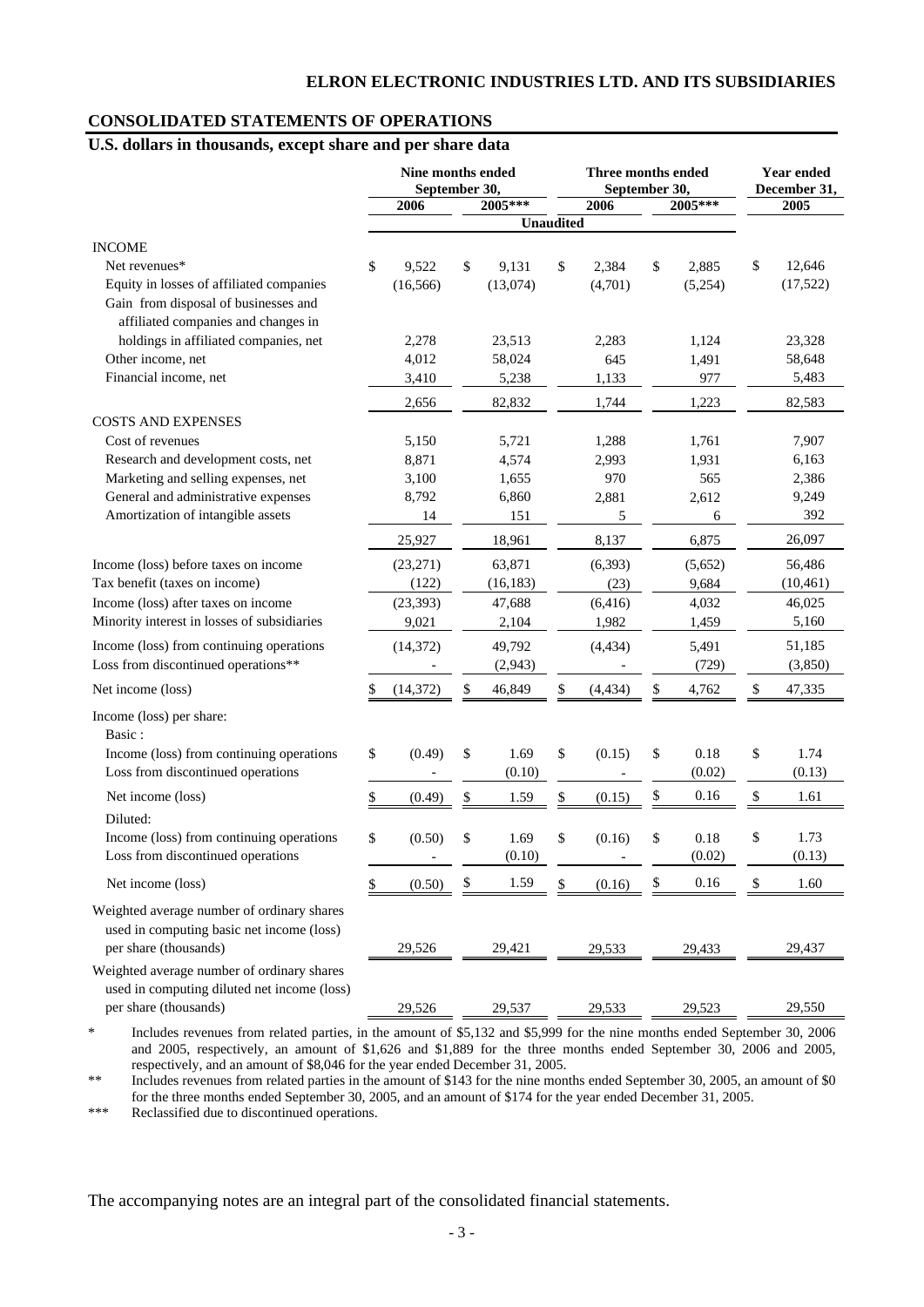# **STATEMENTS OF SHAREHOLDERS' EQUITY**

# **U.S. dollars in thousands, except share and per share data**

|                                                                                                                                                                                                                                                                      | Number of<br>shares  |              | Share capital |               | <b>Additional</b><br>paid-in capital |              | <b>Accumulated</b><br>other<br>comprehensive<br>income |              | <b>Retained</b><br>earnings<br>(Accumulated<br>deficit) |               | <b>Total</b><br>Shareholders'<br>equity   |             | <b>Total</b><br>comprehensive<br>income (loss) |
|----------------------------------------------------------------------------------------------------------------------------------------------------------------------------------------------------------------------------------------------------------------------|----------------------|--------------|---------------|---------------|--------------------------------------|--------------|--------------------------------------------------------|--------------|---------------------------------------------------------|---------------|-------------------------------------------|-------------|------------------------------------------------|
| Balance as of January 1, 2005<br>Exercise of options<br>Stock - based compensation<br>Tax benefit in respect of options exercised<br>Dividend paid                                                                                                                   | 29,414,424<br>69,031 | $\mathbb{S}$ | 9,572         | \$            | 270,005<br>697<br>405<br>25          | $\mathbb{S}$ | 57,717                                                 | $\mathbb{S}$ | 51,786<br>(88, 450)                                     | $\mathcal{S}$ | 389,080<br>697<br>405<br>25<br>(88, 450)  |             |                                                |
| Other comprehensive income, net of tax:<br>Unrealized loss on available for sale securities<br>Reclassification adjustment for gain realized and other than<br>temporary impairment included in net income<br>Foreign currency translation adjustments<br>Net income |                      |              |               |               |                                      |              | (10, 450)<br>(36, 335)<br>(191)                        |              | 47,335                                                  |               | (10, 450)<br>(36, 335)<br>(191)<br>47,335 | \$          | (10, 450)<br>(36, 335)<br>(191)<br>47,335      |
| Balance as of December 31, 2005<br>Total comprehensive income                                                                                                                                                                                                        | 29,483,455           | $\mathbb{S}$ | 9,572         | \$            | 271.132                              | $\mathbf S$  | $\overline{\phantom{a}}$<br>10,741                     | $\mathbb{S}$ | 10,671                                                  |               | 302,116                                   |             | 359                                            |
| <b>Unaudited</b><br>Exercise of options<br>Stock - based compensation<br>Issuance of shares in a development stage investee (see Note 3h)<br>Other comprehensive loss, net of tax:                                                                                   | 51,500               |              |               |               | 257<br>284<br>989                    |              |                                                        |              |                                                         |               | 257<br>284<br>989                         |             |                                                |
| Unrealized loss on available for sale securities<br>Reclassification adjustment for loss realized and other than<br>temporary impairment included in net loss<br>Foreign currency translation adjustments<br>Net loss                                                |                      |              |               |               |                                      |              | 1,959<br>761<br>521                                    |              | (14, 372)                                               |               | 1,959<br>761<br>521<br>(14, 372)          | $\mathbb S$ | 1,959<br>761<br>521<br>(14, 372)               |
| Balance as of September 30, 2006                                                                                                                                                                                                                                     | 29,534,955           | \$           | 9,572         | \$            | 272,662                              | \$           | 13,982                                                 | \$           | (3,701)                                                 | \$            | 292,515                                   |             |                                                |
| Total comprehensive loss<br><b>Unaudited</b>                                                                                                                                                                                                                         |                      |              |               |               |                                      |              |                                                        |              |                                                         |               |                                           |             | (11, 131)                                      |
| Balance as of January 1, 2005<br>Exercise of options<br>Stock based compensation<br>Tax benefit in respect of options exercised<br>Dividend paid<br>Other comprehensive loss, net of tax:                                                                            | 29,414,424<br>69,031 | \$           | 9,572         | <sup>\$</sup> | 270,005<br>697<br>284<br>25          | \$           | 57,717                                                 | \$           | 51,786<br>(88, 450)                                     | $\mathbb{S}$  | 389,080<br>697<br>284<br>25<br>(88, 450)  |             |                                                |
| Unrealized loss on available-for-sale securities<br>Reclassification adjustment for gain realized included in net<br>income<br>Foreign currency translation adjustments                                                                                              |                      |              |               |               |                                      |              | (9,770)<br>(36,980)<br>(185)                           |              |                                                         |               | (9,770)<br>(36,980)<br>(185)              | \$          | (9,770)<br>(36,980)<br>(185)                   |
| Net income                                                                                                                                                                                                                                                           |                      |              |               |               |                                      |              |                                                        |              | 46,849                                                  |               | 46,849                                    |             | 46,849                                         |
| Balance as of September 30, 2005                                                                                                                                                                                                                                     | 29,483,455           | -S           | 9,572         | \$            | 271,011                              | .S           | 10,782                                                 | \$.          | 10,185                                                  | <sup>\$</sup> | 301,550                                   |             |                                                |
| Total comprehensive loss                                                                                                                                                                                                                                             |                      |              |               |               |                                      |              |                                                        |              |                                                         |               |                                           | \$          | (86)                                           |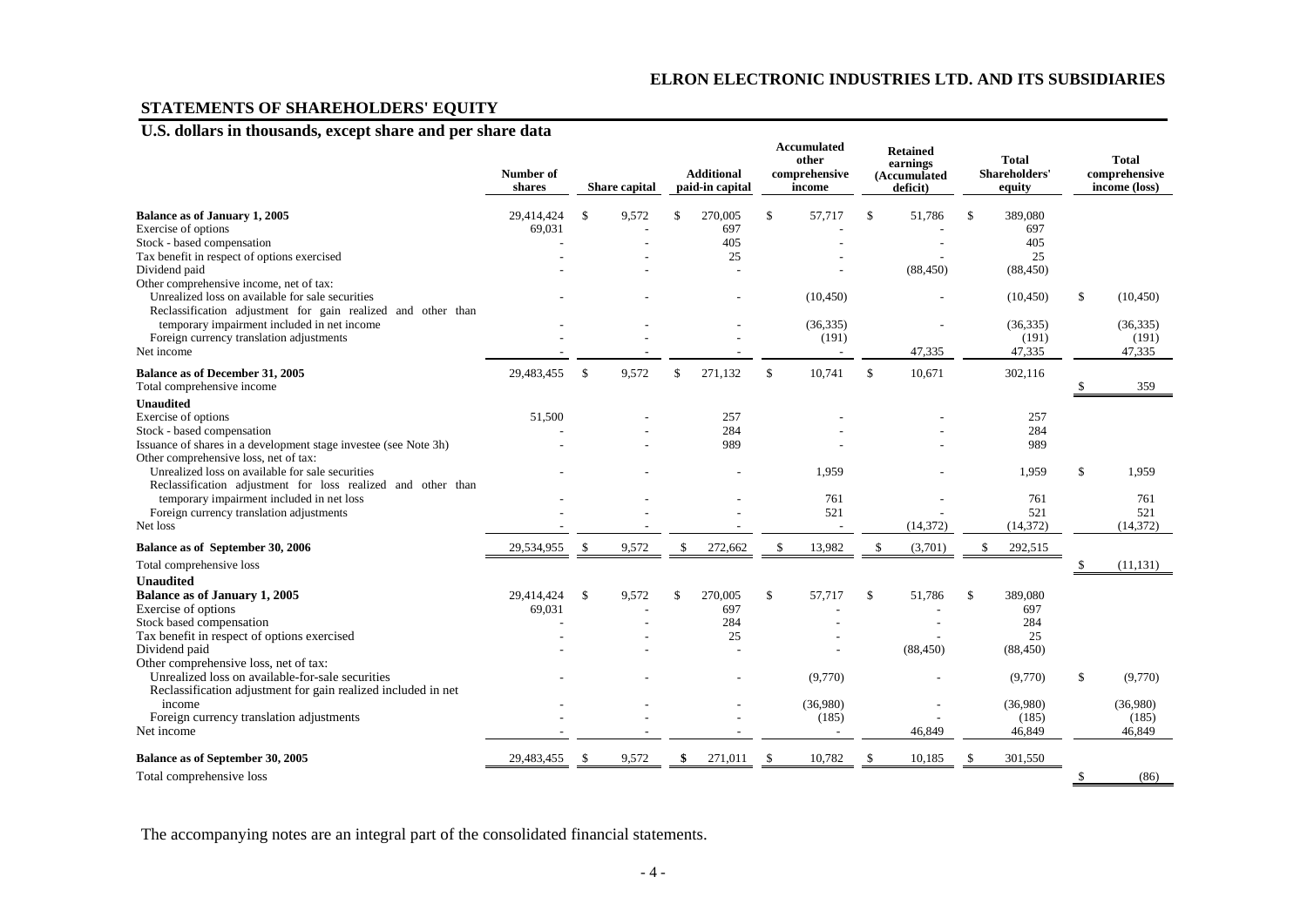# **STATEMENTS OF SHAREHOLDERS' EQUITY**

# **U.S. dollars in thousands, except share and per share data**

|                                                                    | Number of<br>shares |               | <b>Share</b> capital |    | <b>Additional</b><br>paid-in capital |             | Accumulated<br>other<br>comprehensive<br>income |     | <b>Retained</b><br>earnings<br>(Accumulated<br>deficit) |    | <b>Total</b><br>Shareholders'<br>equity | <b>Total</b><br>comprehensive<br>income (loss) |
|--------------------------------------------------------------------|---------------------|---------------|----------------------|----|--------------------------------------|-------------|-------------------------------------------------|-----|---------------------------------------------------------|----|-----------------------------------------|------------------------------------------------|
| Unaudited                                                          |                     |               |                      |    |                                      |             |                                                 |     |                                                         |    |                                         |                                                |
| Balance as of July 1, 2006                                         | 29,531,955          | <sup>\$</sup> | 9,572                |    | 271,564                              | $\mathbf S$ | 9,553                                           | \$. | 733                                                     | £. | 291,422                                 |                                                |
| Exercise of options                                                | 3,000               |               |                      |    | 15                                   |             |                                                 |     |                                                         |    | 15                                      |                                                |
| Stock based compensation                                           |                     |               |                      |    | 94                                   |             |                                                 |     |                                                         |    | 94                                      |                                                |
| Issuance of shares in a development stage investee (see Note 3h)   |                     |               |                      |    | 989                                  |             |                                                 |     |                                                         |    | 989                                     |                                                |
| Other comprehensive income (loss), net of tax:                     |                     |               |                      |    |                                      |             |                                                 |     |                                                         |    |                                         |                                                |
| Unrealized gain on available for sale securities                   |                     |               |                      |    |                                      |             | 3,791                                           |     |                                                         |    | 3,791                                   | \$<br>3,791                                    |
| Reclassification adjustment for loss realized included in net loss |                     |               |                      |    |                                      |             |                                                 |     |                                                         |    |                                         |                                                |
| and other than temporary impairment included in net loss           |                     |               |                      |    |                                      |             | 375                                             |     |                                                         |    | 375                                     | 375                                            |
| Foreign currency translation adjustments                           |                     |               |                      |    |                                      |             | 263                                             |     |                                                         |    | 263                                     | 263                                            |
| Net loss                                                           |                     |               |                      |    |                                      |             |                                                 |     | (4, 434)                                                |    | (4, 434)                                | (4, 434)                                       |
| Balance as of September 30, 2006                                   | 29,534,955          | \$            | 9,572                | \$ | 272,662                              | \$          | 13,982                                          | -S  | (3,701)                                                 | -S | 292,515                                 |                                                |
| Total comprehensive loss                                           |                     |               |                      |    |                                      |             |                                                 |     |                                                         |    |                                         | (5)                                            |
| <b>Unaudited</b>                                                   |                     |               |                      |    |                                      |             |                                                 |     |                                                         |    |                                         |                                                |
| Balance as of July 1, 2005                                         | 29,416,924          | $\mathbf S$   | 9,572                | \$ | 270,187                              | $\mathbf S$ | 7,937                                           | \$. | 93,873                                                  | -S | 381,569                                 |                                                |
| Exercise of options                                                | 66,531              |               |                      |    | 678                                  |             |                                                 |     |                                                         |    | 678                                     |                                                |
| Stock based compensation                                           |                     |               |                      |    | 121                                  |             |                                                 |     |                                                         |    | 121                                     |                                                |
| Tax benefit in respect of option exercised                         |                     |               |                      |    | 25                                   |             |                                                 |     |                                                         |    | 25                                      |                                                |
| Dividend paid                                                      |                     |               |                      |    |                                      |             |                                                 |     | (88, 450)                                               |    | (88, 450)                               |                                                |
| Other comprehensive income, net of tax:                            |                     |               |                      |    |                                      |             |                                                 |     |                                                         |    |                                         |                                                |
| Unrealized losses on available-for-sale securities                 |                     |               |                      |    |                                      |             | 3,482                                           |     |                                                         |    | 3,482                                   | \$<br>3,482                                    |
| Reclassification adjustment for gain realized included in net      |                     |               |                      |    |                                      |             |                                                 |     |                                                         |    |                                         |                                                |
| income                                                             |                     |               |                      |    |                                      |             | (615)                                           |     |                                                         |    | (615)                                   | (615)                                          |
| Foreign currency translation adjustment                            |                     |               |                      |    |                                      |             | (22)                                            |     |                                                         |    | (22)                                    | (22)                                           |
| Net income                                                         |                     |               |                      |    |                                      |             |                                                 |     | 4,762                                                   |    | 4,762                                   | 4,762                                          |
| Balance as of September 30, 2005                                   | 29,483,455          | -S            | 9,572                | S. | 271,011                              | \$          | 10,782                                          |     | 10,185                                                  |    | 301,550                                 |                                                |
| Total comprehensive income                                         |                     |               |                      |    |                                      |             |                                                 |     |                                                         |    |                                         | 7,607                                          |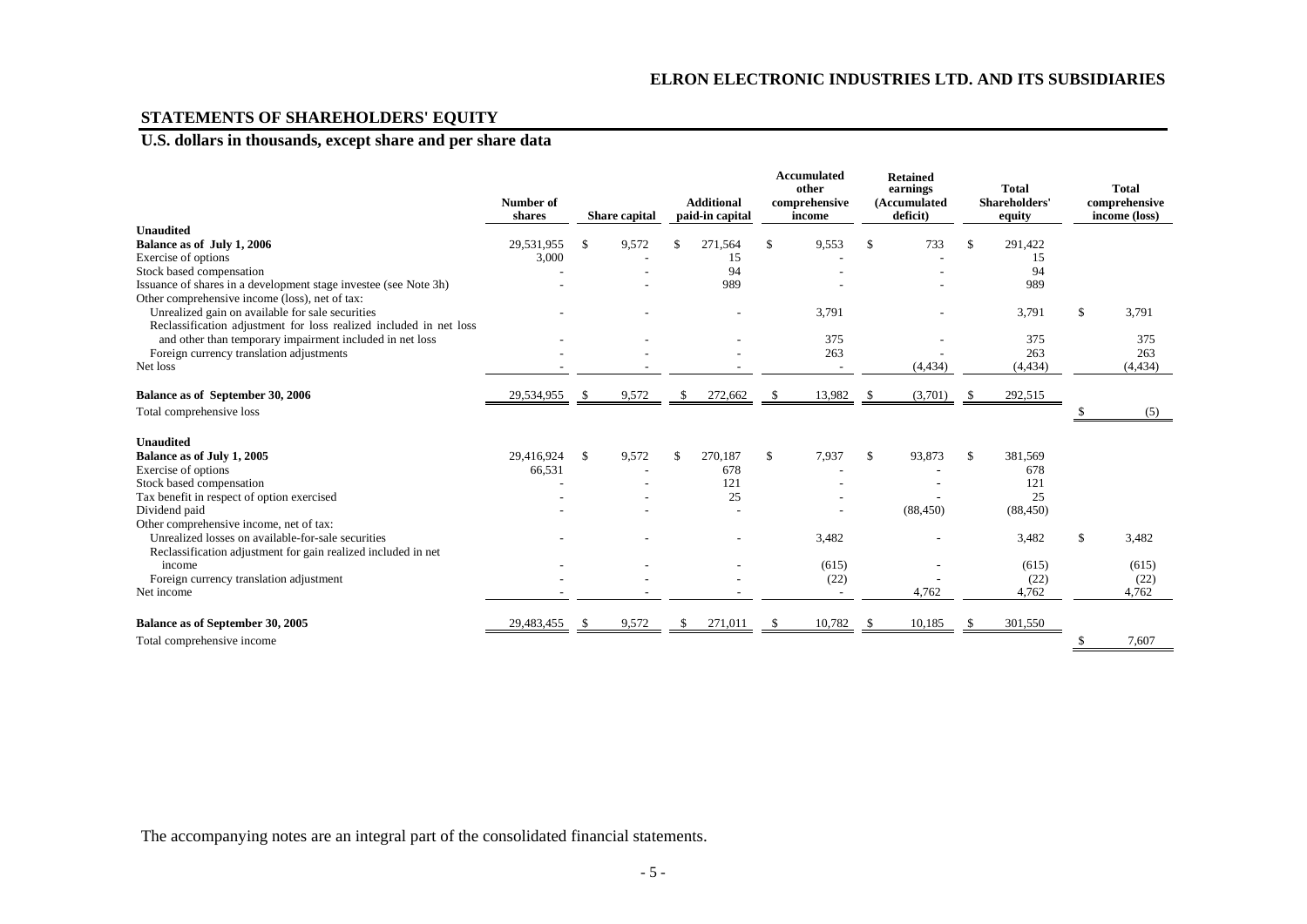# **CONSOLIDATED STATEMENTS OF CASH FLOWS**

# **U.S. dollars in thousands**

|                                                                                                   | ended September 30, | Nine months      |                     | <b>Year ended</b><br>December 31, |                    |  |
|---------------------------------------------------------------------------------------------------|---------------------|------------------|---------------------|-----------------------------------|--------------------|--|
|                                                                                                   | 2006                |                  | 2005                |                                   | 2005               |  |
|                                                                                                   |                     | <b>Unaudited</b> |                     |                                   |                    |  |
| Cash flows from operating activities                                                              |                     |                  |                     |                                   |                    |  |
| Net income (loss)                                                                                 | \$<br>(14, 372)     | \$               | 46,849              | \$                                | 47,335             |  |
| Adjustments to reconcile net income (loss) to net cash used in operating activities:              |                     |                  |                     |                                   |                    |  |
| Equity in losses of affiliated companies<br>Minority interest in losses of subsidiaries           | 16,566<br>(9,021)   |                  | 13,074<br>(2,104)   |                                   | 17,522<br>(5,160)  |  |
| Gain from disposal of businesses and affiliated companies and changes in                          |                     |                  |                     |                                   |                    |  |
| holdings in affiliated companies, net                                                             | (2,278)             |                  | (23,513)            |                                   | (23, 328)          |  |
| Loss (gain) from sale of investments and other than temporary decline in                          |                     |                  |                     |                                   |                    |  |
| available for sale securities                                                                     | 322                 |                  | (57, 355)           |                                   | (56, 515)          |  |
| Gain from settlement of a subsidiary's loan                                                       | (2,708)             |                  |                     |                                   |                    |  |
| Gain from disposal of business included in discontinued operations                                |                     |                  |                     |                                   | (213)              |  |
| Depreciation and amortization                                                                     | 848                 |                  | 978                 |                                   | 1,513              |  |
| Impairment of intangible assets (discontinued operations)                                         |                     |                  | 1,329               |                                   | 1,329              |  |
| Decline in value of other investments                                                             |                     |                  | 636                 |                                   | 636                |  |
| Equity in losses (gains) of partnerships                                                          | 521                 |                  | (207)               |                                   | (174)              |  |
| Stock-based compensation and changes in liability in respect of call options                      | 811                 |                  | (908)               |                                   | (811)              |  |
| Deferred taxes, net                                                                               | (87)                |                  | (4,179)             |                                   | (7,288)            |  |
| Changes in operating assets and liabilities                                                       |                     |                  |                     |                                   |                    |  |
| Decrease (increase) in trade receivables                                                          | 1,014               |                  | (514)               |                                   | (947)              |  |
| Decrease (increase) in other receivables and prepaid expenses                                     | (28)                |                  | 178                 |                                   | (38)               |  |
| Decrease in trading securities, net                                                               | (2)                 |                  | 1                   |                                   | $\overline{4}$     |  |
| Increase in inventories                                                                           | (855)               |                  | (517)               |                                   | (519)              |  |
| Increase (decrease) in trade payables                                                             | 1,102<br>119        |                  | (736)               |                                   | (834)              |  |
| Increase (decrease) in other payables and accrued expenses<br>Other                               | 795                 |                  | (8,943)<br>10       |                                   | (12, 139)          |  |
| Net cash used in operating activities                                                             | (7,253)             |                  | (35, 921)           |                                   | (753)<br>(40, 380) |  |
|                                                                                                   |                     |                  |                     |                                   |                    |  |
| Cash flows from investing activities<br>Investment in affiliated companies                        | (16, 673)           |                  | (3, 333)            |                                   | (3,823)            |  |
| Investment in other companies                                                                     | (9,795)             |                  | (25,519)            |                                   | (27, 651)          |  |
| Proceeds from sale of affiliated companies shares                                                 | 992                 |                  | 10,510              |                                   | 10,522             |  |
| Proceeds from repayment of loan granted to an affiliate company                                   |                     |                  | 2,253               |                                   | 2,253              |  |
| Purchase of treasury stock from the minority by a subsidiary                                      |                     |                  | (823)               |                                   | (823)              |  |
| Cash and cash equivalents resulting from newly consolidated subsidiaries (Sch. A)                 |                     |                  |                     |                                   |                    |  |
| Change in cash and cash equivalents resulting from disposal of businesses                         |                     |                  |                     |                                   |                    |  |
| and decrease in holdings in formerly consolidated subsidiaries (Sch. B)                           | (1,056)             |                  |                     |                                   | 1,800              |  |
| Proceeds from sale of available for sale securities                                               | 25,384              |                  | 118,963             |                                   | 119,888            |  |
| Proceeds from sale of other investments                                                           |                     |                  | 93                  |                                   | 237                |  |
| Investments in deposits                                                                           | (35, 457)           |                  | (59, 185)           |                                   | (59, 185)          |  |
| Investment in available for sale securities                                                       | (35, 227)           |                  | (35, 405)           |                                   | (35, 405)          |  |
| Proceeds from deposits                                                                            | 66,229              |                  | 105,261             |                                   | 105,802            |  |
| Purchase of property and equipment                                                                | (907)               |                  | (619)               |                                   | (995)              |  |
| Proceeds from sale of property and equipment                                                      | 16                  |                  | 126                 |                                   | 197                |  |
| Net cash provided by (used in) investing activities                                               | (6, 494)            |                  | 112,322             |                                   | 112,817            |  |
| Cash flows from financing activities                                                              |                     |                  |                     |                                   |                    |  |
| Proceeds from options exercised                                                                   | 257                 |                  | 697                 |                                   | 697                |  |
| Proceeds from exercise of options in a subsidiary                                                 |                     |                  |                     |                                   | 8                  |  |
| Receipt of long-term loans from banks                                                             | 381                 |                  |                     |                                   |                    |  |
| Repayment of long-term loans                                                                      | (2)                 |                  | (63)                |                                   | (777)              |  |
| Increase (decrease) in short-term bank loan, net                                                  | (415)               |                  | 313                 |                                   | (1,079)            |  |
| Receipt of short-term loans, convertible loans and long-term loans from minority                  |                     |                  |                     |                                   |                    |  |
| shareholders of a subsidiary                                                                      | 2,000               |                  | 500                 |                                   | 1,003              |  |
| Issuance of shares to the minority of a subsidiary                                                |                     |                  | 145                 |                                   | 145                |  |
| Issuance expenses in a subsidiary                                                                 |                     |                  | (67)                |                                   | (75)               |  |
| Dividend paid                                                                                     |                     |                  | (84, 839)           |                                   | (88, 450)          |  |
| Net cash provided by (used in) financing activities                                               | 2,221               |                  | (83,314)<br>(6,913) |                                   | (88, 528)          |  |
| DECREASE IN CASH AND CASH EQUIVALENTS<br>CASH AND CASH EQUIVALENTS AT THE BEGINNING OF THE PERIOD | (11, 526)<br>26,520 |                  | 42,611              |                                   | (16,091)<br>42,611 |  |
| CASH AND CASH EQUIVALENTS AT THE END OF THE PERIOD                                                | 14,994              |                  | 35,698              |                                   | 26,520             |  |
|                                                                                                   |                     |                  |                     |                                   |                    |  |
| LESS CASH AND CASH EQUIVALENTS ATTRIBUTED TO DISCONTINUED OPERATIONS                              |                     |                  | (139)               |                                   |                    |  |
| CASH AND CASH EQUIVALENTS AT THE END OF THE PERIOD                                                | \$<br>14,994        | \$               | 35,559              | \$                                | 26,520             |  |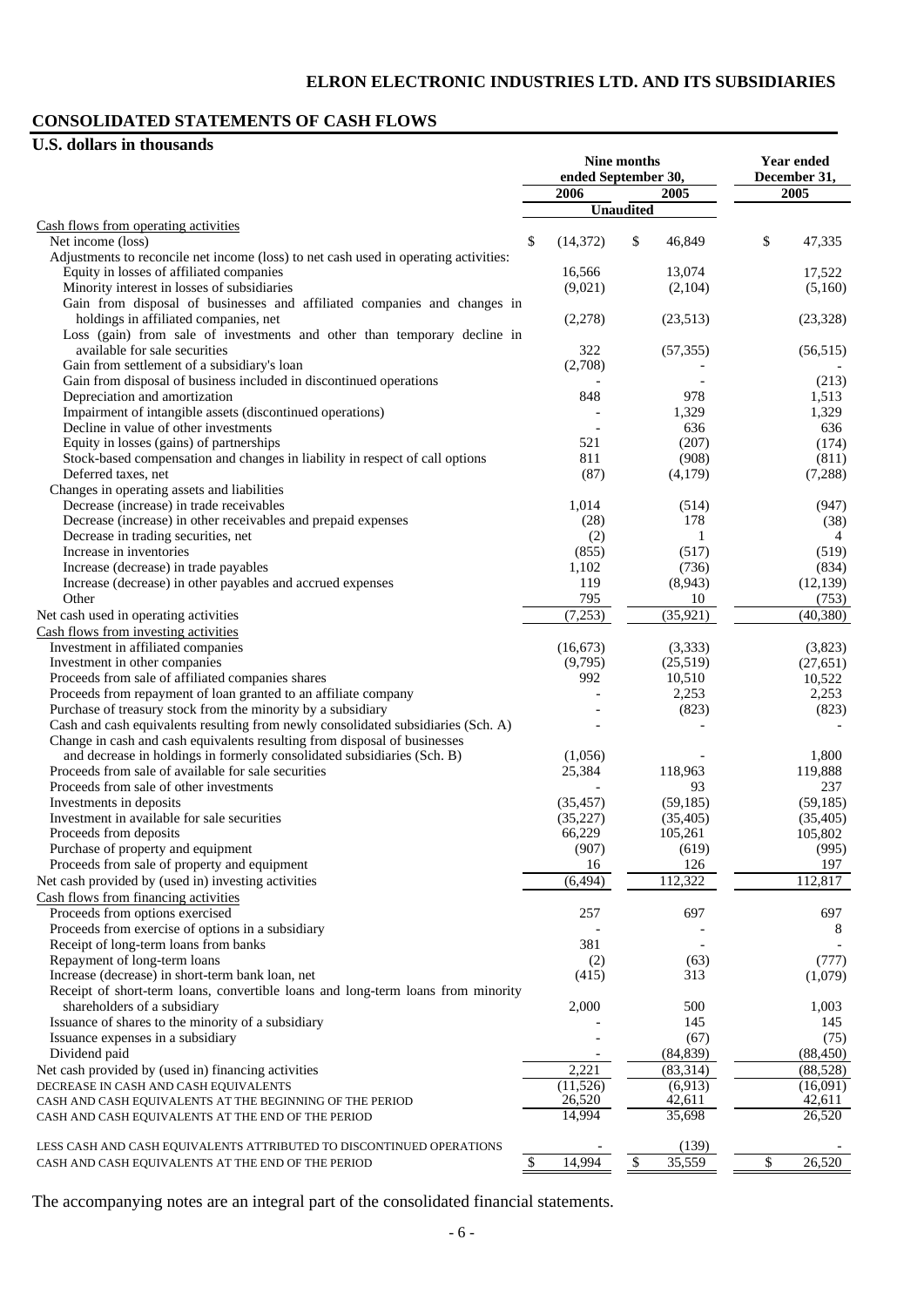## **CONSOLIDATED STATEMENTS OF CASH FLOWS**

# **U.S. dollars in thousands**

|                                                             | Nine months<br>ended September 30, | <b>Year ended</b><br>December 31, |        |        |
|-------------------------------------------------------------|------------------------------------|-----------------------------------|--------|--------|
|                                                             | 2006                               |                                   | 2005   | 2005   |
|                                                             |                                    | <b>Unaudited</b>                  |        |        |
| Supplemental cash flow information:<br>Cash paid for:       |                                    |                                   |        |        |
| Income taxes                                                | 707                                |                                   | 26,559 | 30,591 |
| Interest                                                    | 58                                 |                                   | 204    | 203    |
| Proceeds from sale of an affiliate not yet received         |                                    |                                   | 1,958  | 1,958  |
| Proceeds from sale of an affiliate received in Zoran shares | \$<br>-                            | \$                                | 7.700  | 7.700  |

#### SCHEDULE A:

# **Cash and cash equivalents resulting from newly consolidated subsidiaries**  Assets acquired and liabilities assumed at the purchase date: Working capital deficiency, net (except cash and cash equivalents)  $\frac{1}{2}$  -  $\frac{1}{2}$  -  $\frac{1}{2}$  -  $\frac{1}{2}$ Property and equipment (14) Intangible assets (237) Accrued severance pay, net 27 Liability incurred 149 Cash and cash equivalents acquired  $\frac{\$}{\$}$  -  $\frac{\$}{\$}$  -  $\frac{\$}{\$}$

## SCHEDULE B:

#### **Change in cash and cash equivalents resulting from disposal of businesses and decrease in holdings in formerly consolidated subsidiaries**

| Assets and liabilities at date of sale:                               |         |   |  |       |
|-----------------------------------------------------------------------|---------|---|--|-------|
| Working capital deficiency, net (except cash and cash equivalents) \$ | 735     | S |  | (671) |
| Property and equipment                                                | 99      |   |  | 40    |
| Investment in other companies                                         | (2,702) |   |  |       |
| Minority interest                                                     | (135)   |   |  |       |
| Capital reserve from issuance of shares in a development stage        |         |   |  |       |
| company                                                               | 989     |   |  |       |
| Intangible assets                                                     |         |   |  | 2,389 |
| Accrued severance pay, net                                            | (42)    |   |  | (171) |
| Gain resulting from sale of businesses                                |         |   |  | 213   |
| Net increase (decrease) in cash and cash equivalents                  | (1,056) |   |  | 1,800 |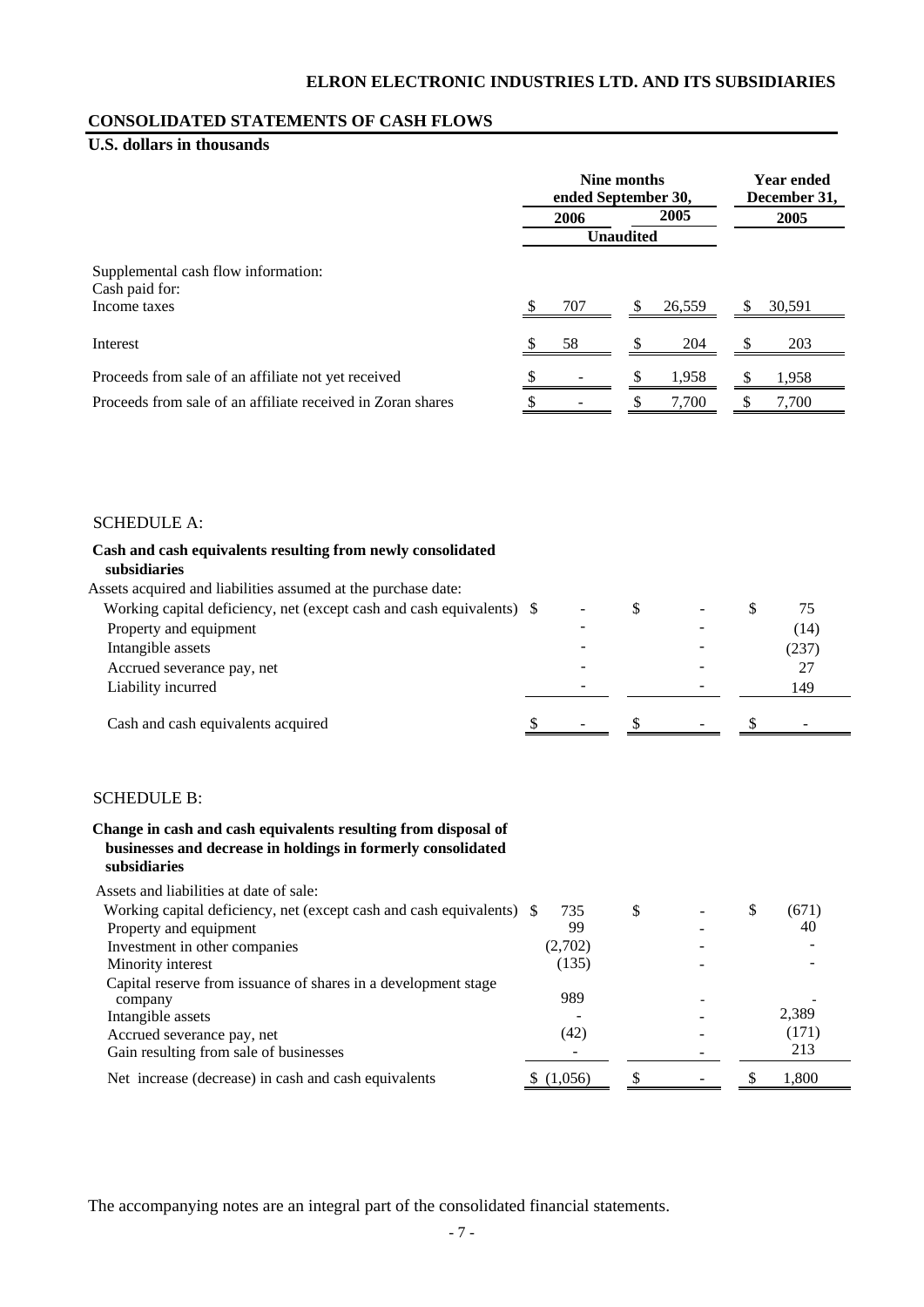#### **NOTES TO THE CONSOLIDATED FINANCIAL STATEMENTS**

**U.S. dollars in thousands, except share and per share data** 

# **NOTE 1:- GENERAL**

The accompanying unaudited condensed interim consolidated financial statements have been prepared as of September 30, 2006, and for the three and nine months then ended in accordance with accounting principles generally accepted in the United States (U.S. GAAP) relating to the preparation of financial statements for interim periods. Accordingly, certain information and footnote disclosures normally included in financial statements prepared in accordance with generally accepted accounting principles in the United States but which are not required for interim reporting purposes, have been condensed or omitted. See Note 6 for the reconciliation from U.S. GAAP to accounting principles generally accepted in Israel ("Israeli GAAP").

These financial statements should be read in conjunction with the Company's annual financial statements and accompanying notes as of December 31, 2005, included in Form 20F for the year ended December 31, 2005 filed with the Securities and Exchange Commission ("the Company's annual financial statements").

The condensed interim consolidated financial statements reflect all adjustments which are, in the opinion of management considered, necessary to present fairly the financial position, results of operations and cash flows for the periods presented.

Results for the three and nine months ended September 30, 2006 are not necessarily indicative of the results that may be expected for the year ending December 31, 2006.

#### **NOTE 2:- SIGNIFICANT ACCOUNTING POLICIES**

- a. The significant accounting policies followed in the preparation of these financial statements are identical to those applied in preparation of the latest annual financial statements, except as included in c below.
- b. The financial statements have been prepared in U.S. dollars, since the functional currency of the Company and its principal subsidiaries is the U.S. dollar.
- c. Effective January 1, 2006 ("the effective date"), the Company applied SFAS No. 123(R), "Share-Base Payment", which revises the previously effective SFAS No. 123 and supersedes APB No. 25. Generally, the approach in SFAS 123(R) is similar to the approach described in SFAS 123. However, SFAS 123(R) requires all share-based payments to employees, including grants of employee stock options, to be recognized in the income statement based on their fair values. Pro forma disclosure is no longer an alternative.

The company, its subsidiaries and its affiliated companies adopted SFAS 123(R) using the modified-prospective method. According to the modified-prospective method, compensation cost is recognized beginning with the effective date (a) based on the grant date fair value estimated in accordance with the provisions of SFAS 123(R) for all sharebased payments granted after the effective date and (b) based on the grant date fair value estimated in accordance with the provisions of SFAS 123 "Accounting For Stock-Based Compensation" ("SFAS 123") for all awards granted to employees prior to the effective date of SFAS 123(R) that remain unvested on the effective date.

Previously, the Company and its subsidiaries adopted the fair-value-based method of accounting based on the provisions of SFAS 123 for share-based payments effective January 1, 2003 using the prospective methods described in SFAS 148, "Accounting for Stock- Based Compensation- Transition and Disclosure".

Because 1) SFAS  $123(R)$  must be applied not only to new awards but also to previously granted awards that are not fully vested on the effective date, 2) the Company adopted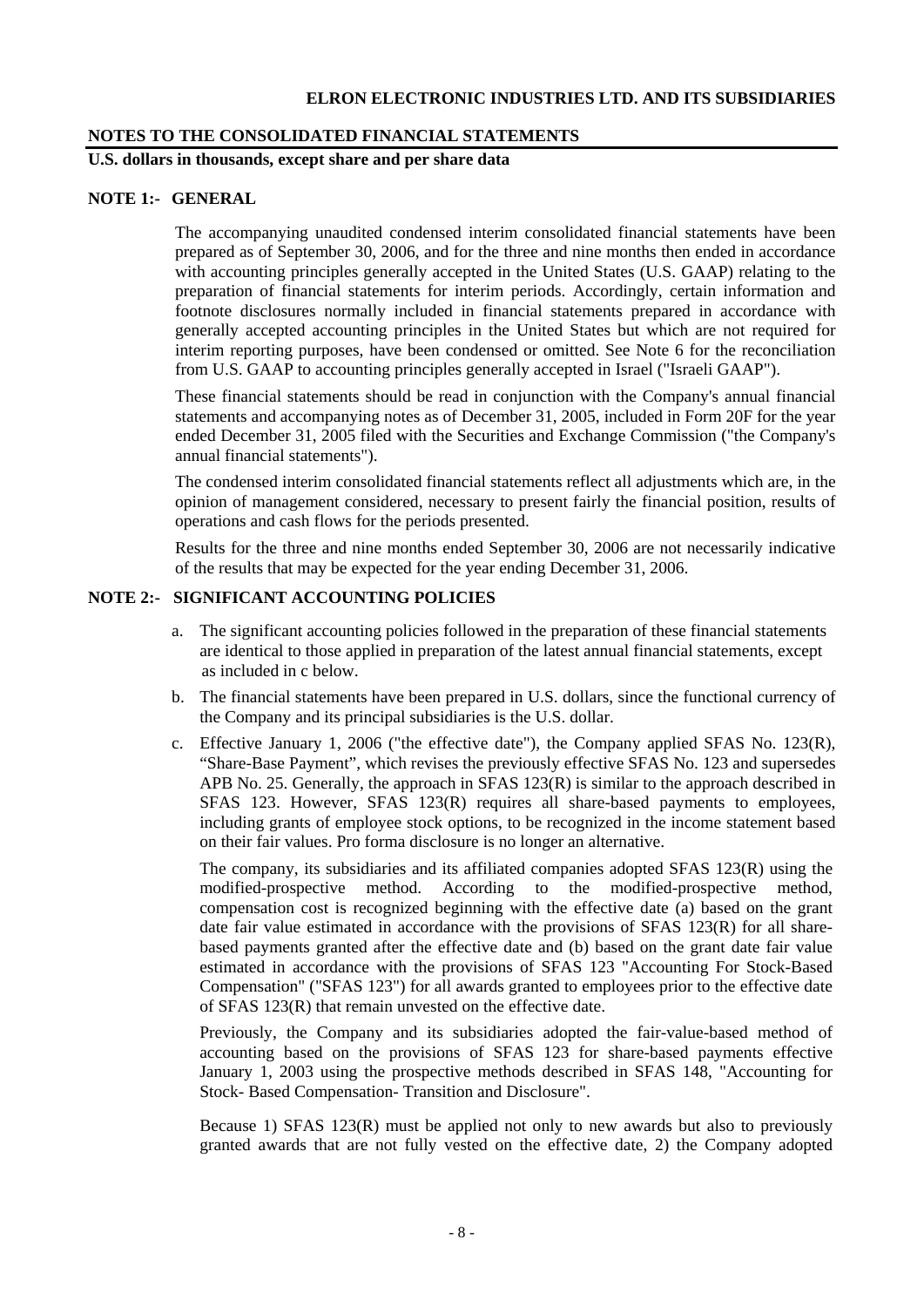#### **NOTES TO THE CONSOLIDATED FINANCIAL STATEMENTS**

**U.S. dollars in thousands, except share and per share data** 

#### **NOTE 2:- SIGNIFICANT ACCOUNTING POLICIES (Cont.)**

c. (cont.)

SFAS 123 using the prospective transition method (which applied only to awards granted, modified or settled after January 1, 2003), and 3) prior to January 1, 2006, the Company's affiliated companies applied APB 25 whereby compensation cost measured based on the intrinsic value of the options granted, compensation cost for some previously granted awards in the Company, its subsidiaries and in its affiliated companies that were not previously recognized are recognized under SFAS 123(R).

As a result of adopting the provisions of SFAS 123(R) on January 1, 2006 by the Company, its subsidiaries and its affiliated companies, the Company recorded compensation expenses in the amount of approximately \$460 and \$1,600 during the three and nine month periods ended September 30, 2006, respectively.

- d. Recently accounting pronouncements:
- 1. In July 2006, the FASB issued FASB Interpretation No. 48, "Accounting for Uncertainty in Income Taxes, an Interpretation of FASB Statement No. 109" ("FIN 48"). FIN 48 clarifies the accounting for income taxes by prescribing the minimum recognition threshold a tax position is required to meet before being recognized in the financial statements. FIN 48 utilizes a two-step approach for evaluating tax positions. Recognition (step one) occurs when an enterprise concludes that a tax position, based solely on its technical merits, is morelikely-than-not to be sustained upon examination. Measurement (step two) is only addressed if step one has been satisfied (i.e., the position is more-likely-than-not to be sustained). Under step two, the tax benefit is measured as the largest amount of benefit, determined on a cumulative probability basis that is more-likely-than-not to be realized upon ultimate settlement.

FIN 48 applies to all tax positions related to income taxes subject to the Financial Accounting Standard Board Statement No. 109, "Accounting for Income Taxes" ("FAS 109"). This includes tax positions considered to be "routine" as well as those with a high degree of uncertainty.

FIN 48 has expanded disclosure requirements, which include a tabular roll forward of the beginning and ending aggregate unrecognized tax benefits as well as specific detail related to tax uncertainties for which it is reasonably possible the amount of unrecognized tax benefit will significantly increase or decrease within twelve months. These disclosures are required at each annual reporting period unless a significant change occurs in an interim period.

FIN 48 is effective for fiscal years beginning after December 15, 2006. The cumulative effect of applying FIN 48 will be reported as an adjustment to the opening balance of retained earnings.

The Company will evaluate the effect of the adoption of FIN 48 on its financial statements.

2. In September 2006, the FASB issued FASB No. 157, "Fair Value Measurements". FASB 157 establishes a single authoritative definition of fair value, sets out a framework for measuring fair value, and requires additional disclosures about fair value measurements. FASB 157 applies only to fair value measurements that are already required or permitted by other accounting standards. FASB 157 is effective for fiscal years beginning after November 15, 2007. The Company will evaluate the impact that adopting FASB 157 will have on its financial statements.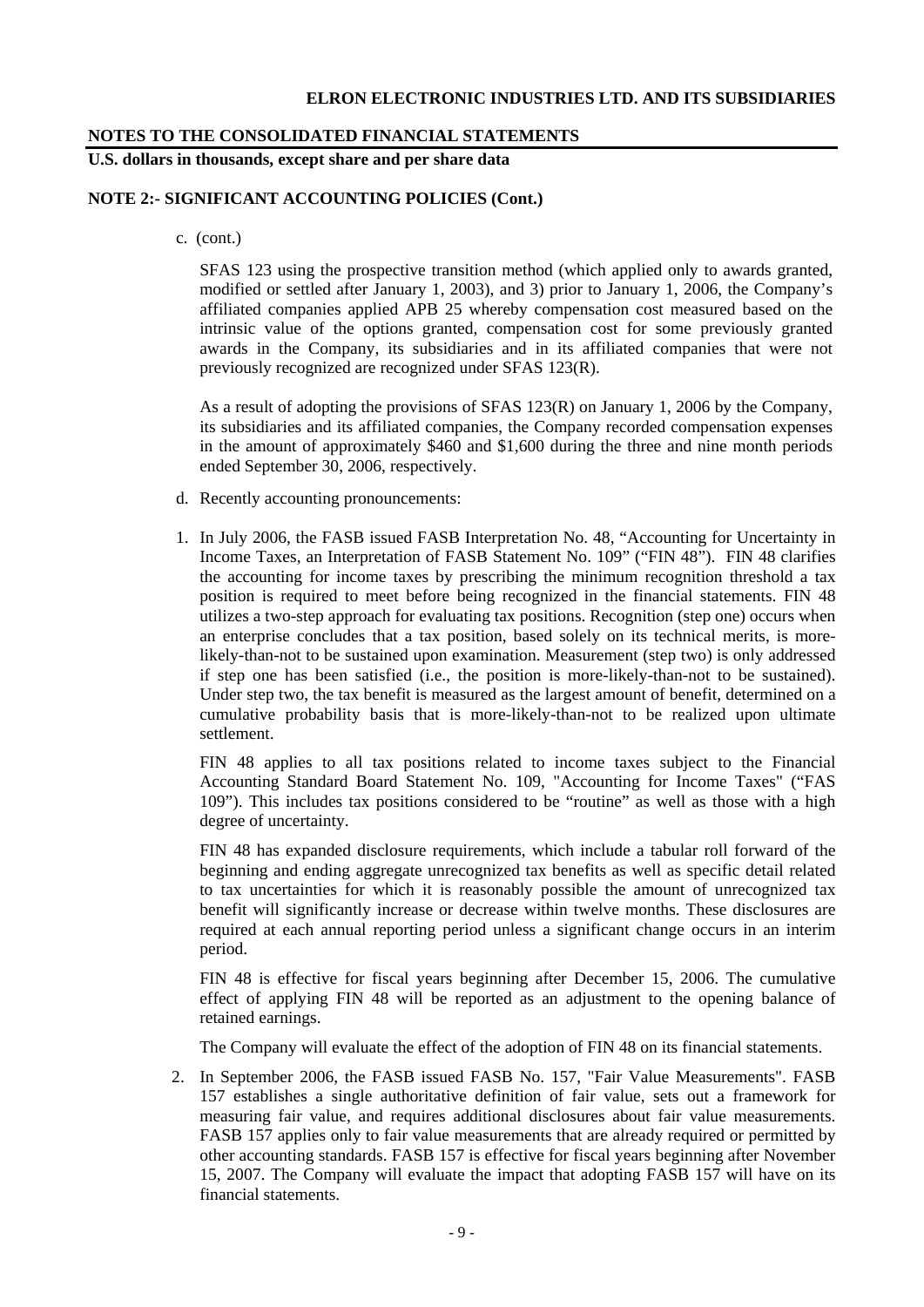# **NOTES TO THE CONSOLIDATED FINANCIAL STATEMENTS**

**U.S. dollars in thousands, except share and per share data** 

# **NOTE 3:- MAJOR TRANSACTIONS**

## a. **Partner Communications Company Ltd. ("Partner")**

On March 21, 2006, Elron completed the acquisition of approximately 823,000 shares of Partner from one of the other Israeli founding shareholders of Partner for approximately \$5,300, reflecting approximately 15% discount from the market price at the date of the agreement. Upon completion of the acquisition, Elron holds approximately 2.6% of Partner.

All of Partner shares held by the Company are subject to certain transfer restrictions under Partner's Israeli Communications license. The shares are accounted for as available-for-sale securities.

# b. **Nulens**

As described in Note 8 (c) to the Company's annual financial statements, on April 21, 2005, Elron completed an investment of approximately \$2,900 in Nulens Ltd. ("Nulens"), in consideration for 763,584 Series A preferred shares, as part of an aggregate investment of approximately \$3,400. Elron's investment was in two installments, the first of approximately \$1,700 was invested immediately for approximately 17% of Nulens on a fully diluted and on an as converted basis and an additional amount of approximately \$1,100 was invested on March 9, 2006. Simultaneously with the \$1,100 investment, Elron invested an additional amount of \$1,500 in 241,158 Series B preferred shares. The investment in preferred B shares was part of a new round of investment in the aggregate amount of approximately \$6,000. The new round was led by Warburg Pincus, a leading global private equity fund. Following the above investments, Elron holds 25% of Nulens, on a fully diluted and on an as converted basis. Nulens is an Israeli medical device company operating in the field of intra-ocular lenses mainly for cataract and presbyopia procedures.

Since the investments in preferred A and B shares are not considered to be investments that are in-substance-common stock, the investment in Nulens is accounted for under the cost method.

#### c. **Safend**

On January 2, 2006, Elron completed an investment of approximately \$3,700 in Safend Ltd. ("Safend"), in consideration for 1,942,261 Series B preferred shares, as part of an aggregate investment of approximately \$7,400. Following Elron's investment, Elron holds approximately 22% of Safend on a fully diluted and on an as converted basis. Safend is an Israeli company which develops comprehensive desktops and laptops endpoint security solutions.

Since the investment in preferred B shares is not considered to be an investment that is insubstance-common stock, the investment in Safend is accounted for under the cost method.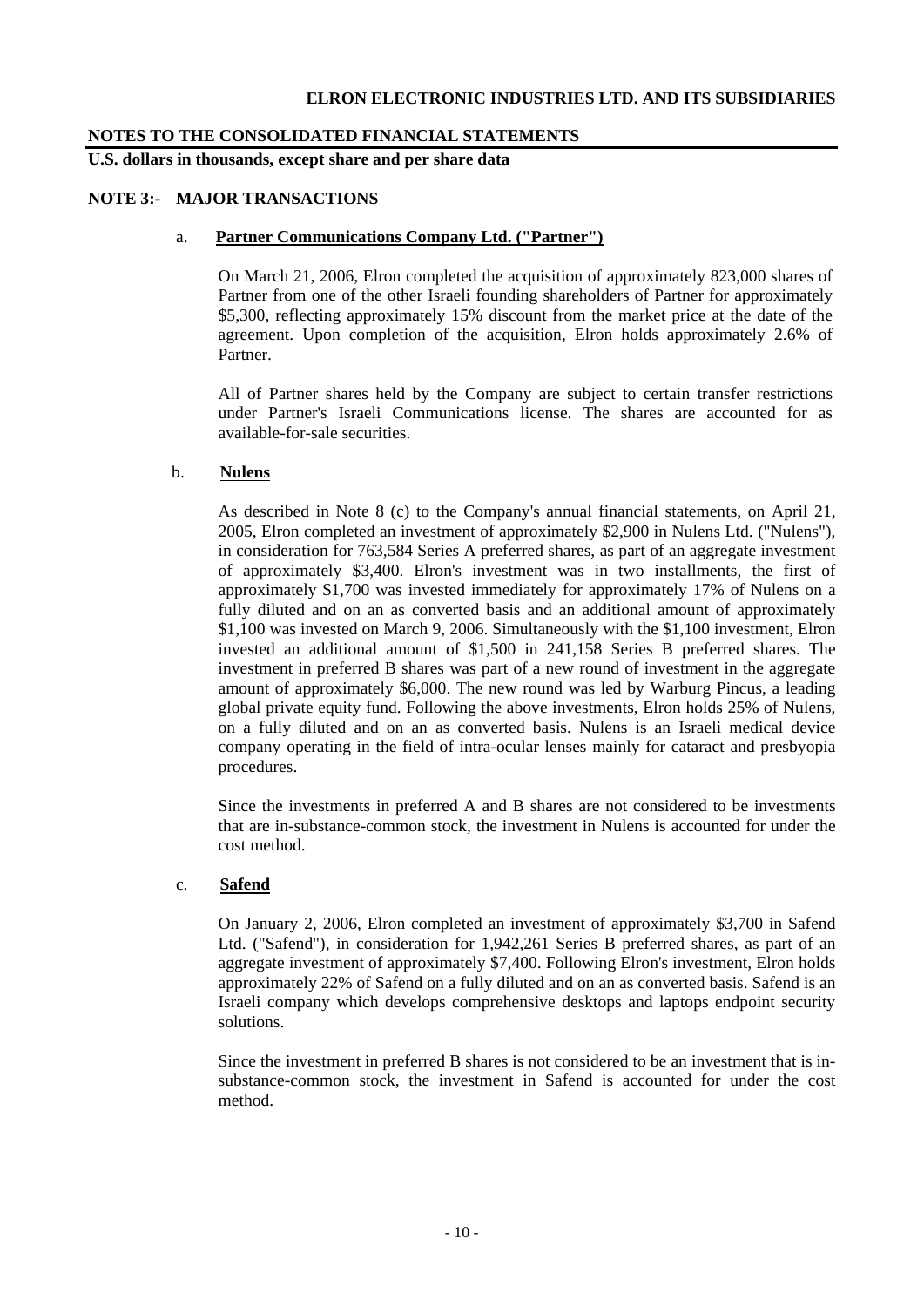# **NOTES TO THE CONSOLIDATED FINANCIAL STATEMENTS**

**U.S. dollars in thousands, except share and per share data** 

## **NOTE 3:- MAJOR TRANSACTIONS (Cont.)**

## d. **Mediagate**

 In February 2006, Mediagate's bank loan in the amount of approximately \$2,800 was settled in consideration for \$100. As a result, according to the provisions of FAS 140, "Accounting for Transfers and Servicing of Financial Assets and Extinguishments of Liabilities", Elron recorded in the first quarter of 2006 a gain of approximately \$2,700 which is included in other income in the statements of operations.

# e **AMT**

 On June 8, 2006, Elron completed an investment of \$5,000 in convertible A1 notes of Advanced Metal Technology Ltd. (AMT), as part of a financing round of \$14,000 led by Shamrock Israel Growth Fund, an Israeli private equity fund. The investment in AMT was in two installments, the first of \$2,500 was invested immediately, and the additional \$2,500 investment is subject to certain conditions. In addition, Elron and other shareholders of AMT converted previously granted loans in the amount of \$1,000 into convertible A1 notes of AMT, of which Elron's share is \$500. In connection with the above financing round, AMT issued convertible A7 notes to certain minority shareholders in its affiliates and subsidiaries, in consideration for their holdings in those companies (the "SWAP"). As a result of the SWAP, Elron recorded in the third quarter a gain of approximately \$1,700. Following the above financing round and SWAP, Elron's holdings in AMT decreased from approximately 42% to 34% on an as converted basis.

# f. **Given**

 During August 2006, Elron purchased, in a series of open market transactions, 539,721 ordinary shares of Given Imaging Ltd. ("Given"), for an aggregate purchase consideration of approximately \$10,000. As a result of the transactions, Elron's direct and indirect ownership interest in Given (through its direct holdings and its holdings in its subsidiary, RDC-Rafael Development Corporation Ltd. ("RDC")) increased from approximately 19.3% to approximately 21.2% of Given outstanding ordinary shares.

 In parallel transactions, Discount Investment Corporation Ltd. ("DIC") ,which currently holds approximately 48% of Elron's outstanding shares, purchased the same number of shares of Given for the same aggregate consideration, increasing its holding from approximately 12.4% to approximately 14.3% of Given's outstanding ordinary shares.

 The excess of the purchase price over the Company's share in the equity acquired amounted to approximately \$8,100 and was allocated as follows: approximately \$6,300 to intangible assets other than goodwill, such as customer base and technology, approximately \$1,000 to in-process research and development activities ("IPR&D") and approximately \$800 to goodwill. Products which did not receive marketing clearance by regulatory authorities as of the acquisition date are considered to be incomplete and accordingly the amount allocated to such products is considered to be IPR&D. The amount allocated to IPR&D was charged immediately to the Company's results of operations in accordance with FASB Interpretation No. 4, "Applicability of FASB Statement No. 2 to Business Combinations Accounted for by the Purchase Method" ("FIN 4"). The amounts allocated to intangible assets other than goodwill are amortized on a straight-line basis over their weighted average expected useful life of 10 years. The amortization of the identifiable intangible assets as well as the write-off of the IPR&D are included as part of the line item "Equity in losses of affiliated companies" in the statements of operations.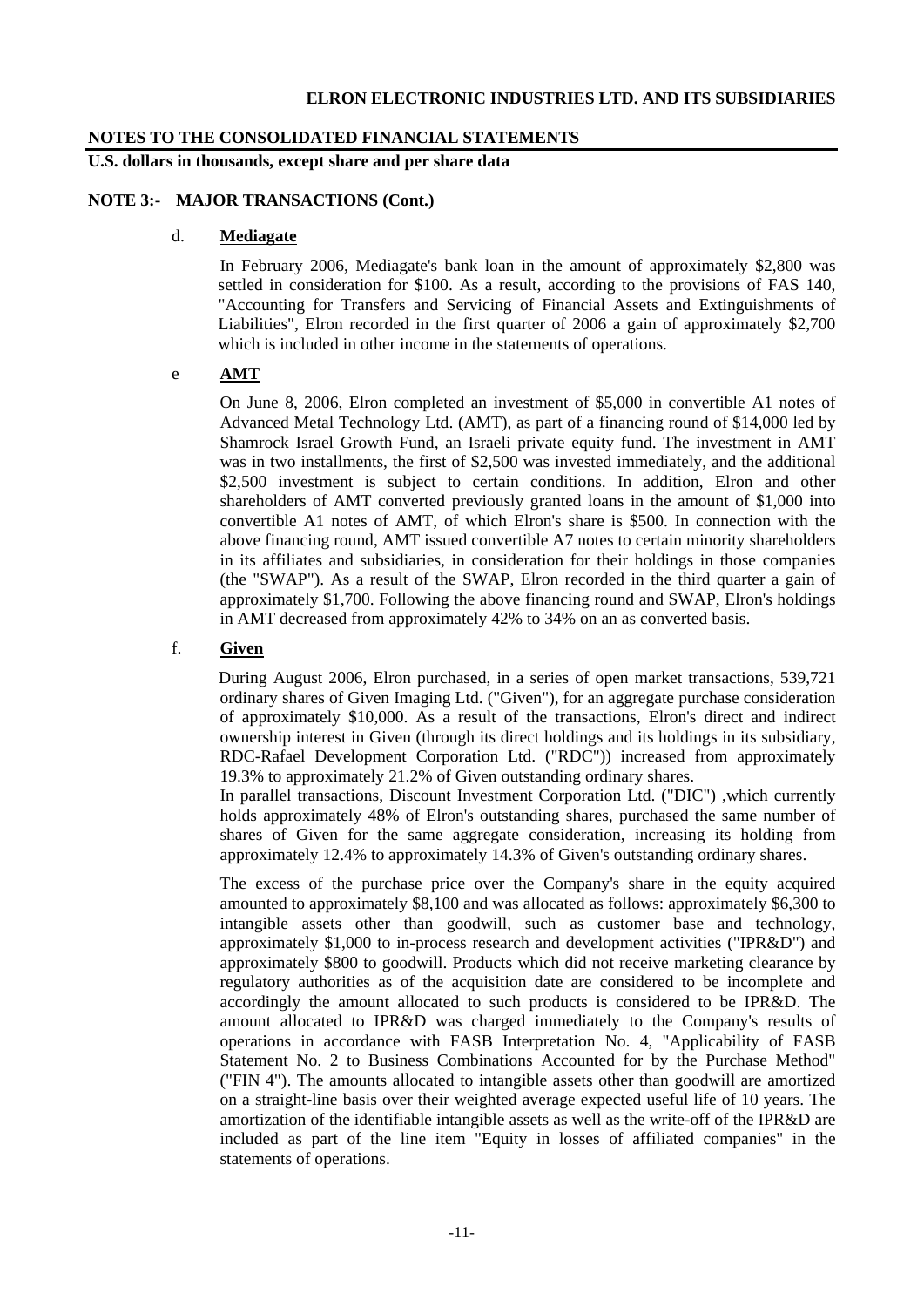#### **NOTES TO THE CONSOLIDATED FINANCIAL STATEMENTS**

**U.S. dollars in thousands, except share and per share data** 

#### **NOTE 3:- MAJOR TRANSACTIONS (Cont.)**

#### g. **Oncura**

In light of Oncura's results, the Company recorded in the second quarter of 2006 an impairment loss on the investment in Oncura in the amount of \$6,100 (\$2,500 net of minority interest), due to an other than temporary decline in value of such investment. The impairment loss was presented in the statement of operations in the line item "equity in losses of affiliated companies".

#### h. **Enure**

On August 10, 2006 ("the transaction date"), Enure Networks Ltd. ("Enure") completed an additional \$4,000 financing round ("The additional financing round"), of which Elron invested \$500 and \$3,500 was invested by a new investor. This round was a continuation of the financing round of \$4,000 invested by Elron on October 2, 2005. Elron's investment in October 2005 was in consideration for 44% of Enure on a fully diluted basis and on an as converted basis (approximately 57% on an outstanding basis). As a result of the additional financing round, Elron's interest in Enure decreased from 44% to 34% on a fully diluted basis and on an as converted basis (to approximately 41% on an outstanding basis). The aggregate investment of \$8,000 was in consideration for 17,095,200 Series A preferred shares, of which Elron received 9,616,050 Series A preferred shares of Enure.

Enure is considered to be a variable interest entity, however, the Company is not the primary beneficiary of Enure. As of September 30, 2006, Elron's maximum exposure to loss as a result of its investment in Enure does not exceed the carrying value of its investment in Enure in the amount of approximately \$2,700. In addition, as a result of the decrease in Elron's interest in Enure, and since Elron is not the primary beneficiary of Enure, Elron ceased to consolidate Enure's financial statements since the transaction date of 2006. Since the investment in preferred A shares is not considered to be an investment that is in-substance-common stock, the investment in Enure is accounted for as of the transaction date under the cost method.

Enure is considered a development stage company. Accordingly, the changes in Elron's proportionate share of Enure's equity, resulting from the decrease in Elron's share in Enure, have been accounted for as an equity transaction and as a result a capital reserve of approximately \$1,000 was recorded.

#### i. **Neurosonix**

On August 27, 2006, Elron completed a new investment of \$5,000 in Neurosonix Ltd. ("Neurosonix") as part of an aggregate investment of \$12,000 in two installments. The first installment in the amount of \$6,840 was invested immediately and the second installment in the amount of \$5,160 will be invested upon completion of a certain milestone by Neurosonix. Elron's first installment in the amount of \$2,850 was in consideration for 9,300 Series C shares of Neurosonix. Following Elron's aggregate investment, Elron will hold approximately 18% of Neursonix on a fully diluted basis and on an as converted basis. Neurosonix is an Israeli company which engaged in the development and commercialization of medical devices for the prevention of acute cerebral embolism during open-heart cardiac surgery as well as other invasive and minimally-invasive procedures.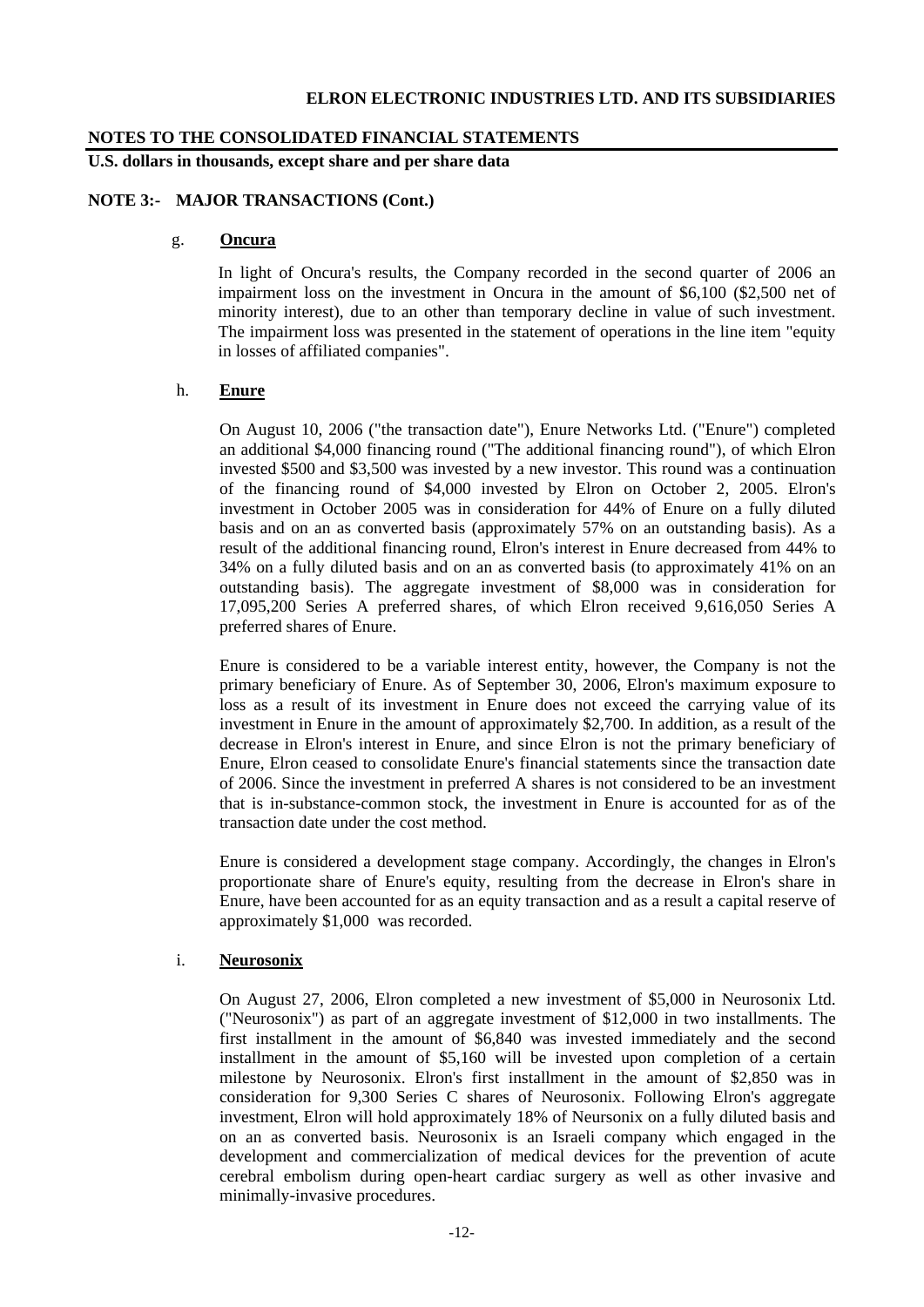# **NOTES TO THE CONSOLIDATED FINANCIAL STATEMENTS**

**U.S. dollars in thousands, except share and per share data** 

## **NOTE 3:- MAJOR TRANSACTIONS (Cont.)**

## i. **Neurosonix (Cont.)**

Since the investment in preferred C shares is not considered to be an investment that is insubstance-common stock, the investment in Neurosonix is accounted for under the cost method.

# j. **NetVision**

On September 6, 2006, NetVision Ltd. ("NetVision"), 38% held by Elron, signed definitive agreements with each of Barak I.T.C. (1995) International Telecommunications Services Corp. Ltd. ("Barak") and GlobeCall Communications Ltd. ("GlobeCall") and their shareholders, whereby NetVision will purchase from Barak shareholders all of Barak's issued share capital in exchange for approximately 46.5% of NetVision's share capital immediately after the transaction ("Barak Merger"), and NetVision will purchase from DIC, the other major shareholder of NetVision, all of GlobeCall's issued share capital in exchange for approximately 7% of NetVision's share capital immediately after the Barak Merger and the transaction ("GlobeCall Merger"). Barak is a subsidiary of Clal Industries and Investments Ltd. ("Clal"). Elron, Clal and DIC, are all part of the IDB group. The GlobeCall Merger will close immediately after the Barak Merger, and is dependent upon it. If these transactions occur, Elron's holding in NetVision would be reduced from approximately 38% to approximately 19%.

The transactions are subject to obtaining certain approvals required under the applicable laws. Netvision's Board of Directors approved the transaction on September 11, 2006. There is no assurance that the transactions will be consummated.

# **NOTE 4:- SUBSEQUENT EVENTS**

#### a. **Atlantium**

On October 23, 2006, Elron completed a new investment of \$10,000 in Atlantium Inc. ("Atlantium") in consideration for 1,494,766 Series B Preferred shares, as part of an aggregate investment of \$17,000. Following Elron's investment, Elron holds approximately 25.7% of Atlantium on a fully diluted basis and on an as converted basis. Atlantium an Israeli-based water technology company provides innovative water disinfection solutions employing its proprietary Hydro-Optic Disinfection (HOD) technology.

# b. **DIC tender offer**

On October 25, 2006, DIC commenced a tender offer to purchase up to 4,440,000 ordinary shares of Elron for \$12 per share, net to the seller in cash, less any required withholding taxes and without interest. Currently, DIC beneficially owns 14,048,613 ordinary shares of Elron, representing approximately 48% of Elron's outstanding shares. Upon completion of the tender offer DIC would own approximately 63% of Elron's outstanding shares. There is no assurance that the transactions will be consummated.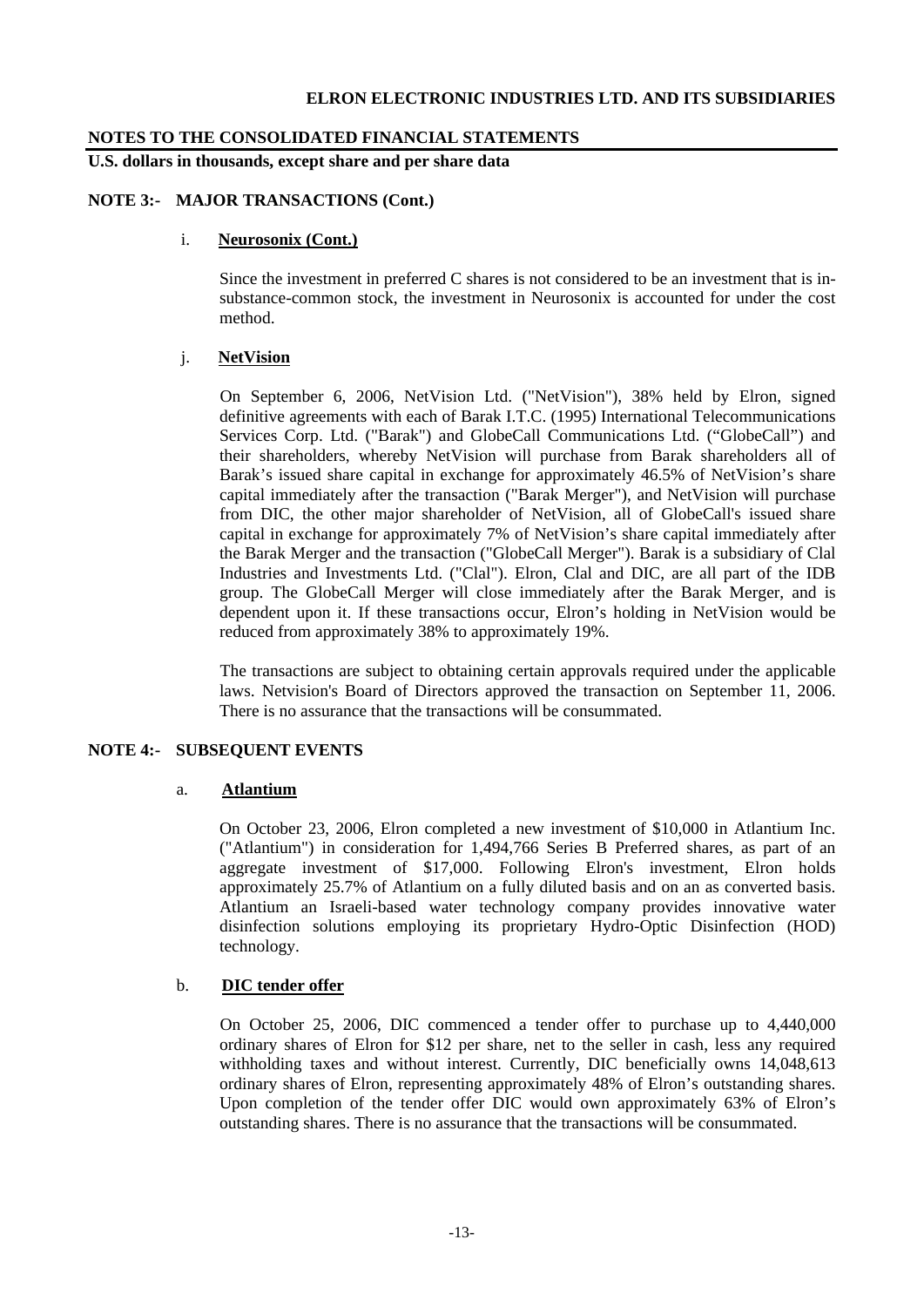# **NOTES TO THE CONSOLIDATED FINANCIAL STATEMENTS**

**U.S. dollars in thousands, except share and per share data** 

## **NOTE 5:- CONTINGENT LIABILITIES**

- 1. During September 1999, the Company received copies of two claims and a request to approve such claims as a class action on behalf of public shareholders of Elscint (formerly an affiliated company) against the Company and others. The allegation raised by the claimants related to the decision regarding the sale of Elscint's substantial assets. The claim has been stayed pursuant to an arrangement reached by the parties pending the outcome of the appeal in the claim described in paragraph 2 below. The arrangement provides that if the appeal as described in paragraph 2 below is accepted, then the proceedings to recognize the lawsuit as a class action will proceed. Otherwise, the application to recognize the claim as a class action suit will be dismissed.
- 2. On November 2, 1999, the Company received a copy of a claim, and a request to approve such a claim, as a class action on behalf of some institutional investors and others and those who held shares in Elscint on September 6, 1999. The allegations raised against the Company and certain of its officers including former officers, among others, relate to the period prior to the sale of the Company's holdings in Elbit Medical Imaging ("EMI") (the parent company of Elscint and formerly an affiliated company). The claimants seek a court order pursuant to which EMI would be compelled to execute the alleged buy-out of Elscint's share at \$14 per share or other remedies. On August 16, 2000, the Haifa District court dismissed the application to recognize the claim as a class action. Some of the claimants applied for and have been granted permission to appeal to the Supreme Court in Israel, which appeal is currently pending.

 In addition, in February 2001, the claimants submitted a revised claim similar to the previous one but not as a class action. It has not been determined when the defendants are required to file their statements of defense to the claim. The claimants and the defendants are currently involved in various proceedings, mostly regarding the disagreement concerning the court fees.

3. During September 2006, two claims were filed by a certain individual in the Haifa District Court against the same defendants (including the Company and certain officers and former officers of the Company)of the action described in paragraph 2 above and based substantially on the same facts of such action. The claims are for an undisclosed amount and also include a request to recognize the claims as class actions. The claims have not yet been formally served upon the Company and the Court has determined that the defendants do not yet have to file statements of defense. A preliminary hearing is scheduled for January 2007 in order to consider the status of the claims.

 The Company denies all the allegations set forth as described in paragraphs 1, 2 and 3, and based on legal advice received, management is of the opinion that the Company has good defense arguments which, if accepted, will cause dismissal of the above allegations.

4. On September 20, 2006 Rafael Armaments Development Authority Ltd. ("Rafael") filed a claim with the Tel Aviv District Court against the company's 100% subsidiary, DEP Technology Holdings Ltd. ("DEP"), and RDC, 50.1% held by DEP and 49.9% held by Rafael, requesting the court to issue a declaratory order that Rafael is entitled to terminate the rights granted to RDC to commercialize technologies of Rafael for future development of products for use in non-military markets, pursuant to an agreement between DEP, RDC and Rafael.

 Elron strongly believes, based on legal advice, that there is no basis for Rafael's claim and intends to vigorously defend the claim.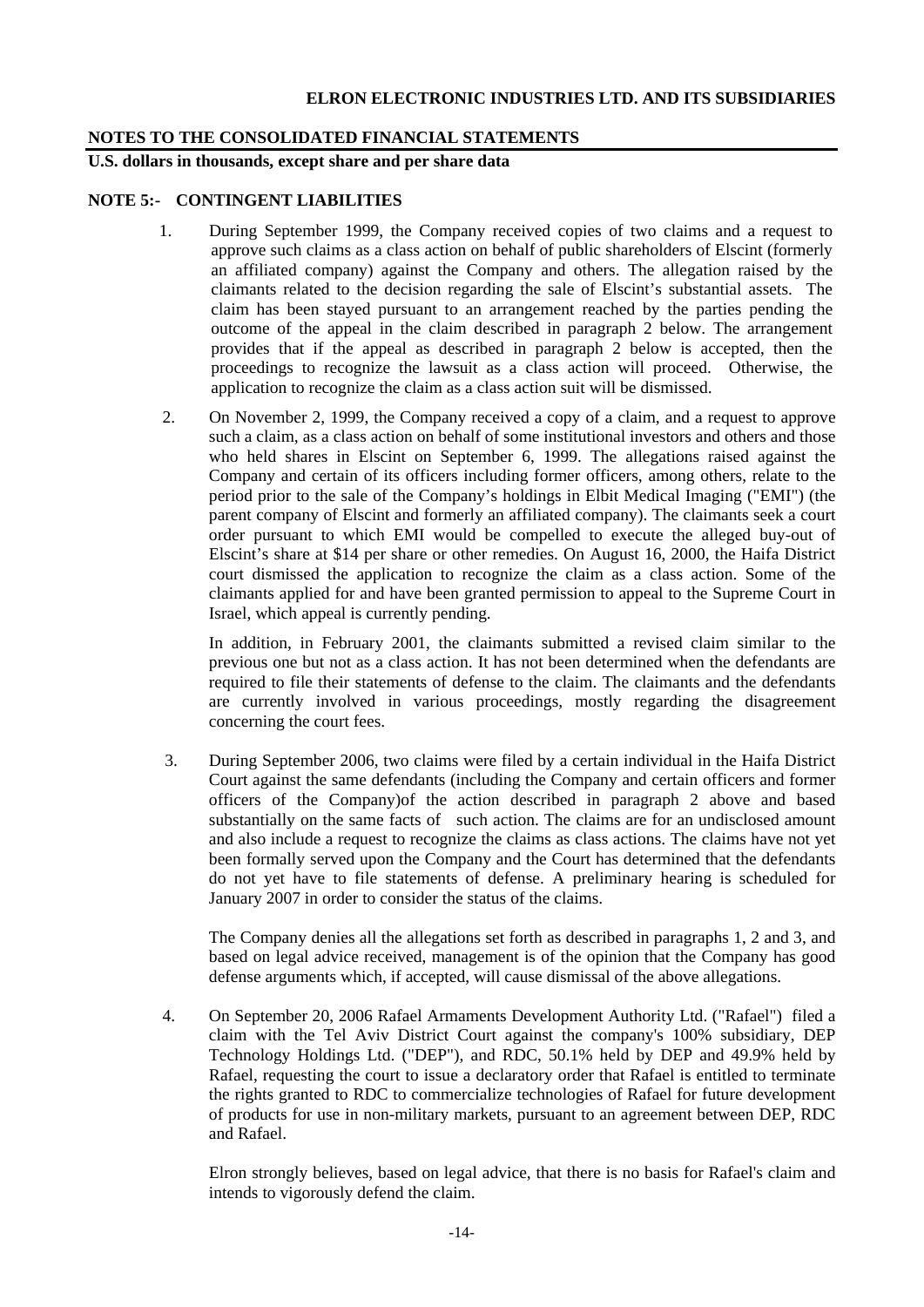# **NOTES TO THE CONSOLIDATED FINANCIAL STATEMENTS**

# **U.S. dollars in thousands, except share and per share data**

# **NOTE 6:- RECONCILIATION TO ISRAELI GAAP**

The consolidated financial statements of the Company have been prepared in accordance with U.S. GAAP. Had the consolidated financial statements been prepared in accordance with Israeli GAAP, the effects on the financial statements would have been as follows:

#### a. Effect on the statement of operations:

|                                          |                                      |                     |    | Nine months ended September 30, 2006  |                               |                               |  |  |  |  |  |  |
|------------------------------------------|--------------------------------------|---------------------|----|---------------------------------------|-------------------------------|-------------------------------|--|--|--|--|--|--|
|                                          |                                      | As reported         |    | <b>Adjustments</b>                    |                               | As per Israeli<br><b>GAAP</b> |  |  |  |  |  |  |
|                                          |                                      |                     |    | <b>Unaudited</b>                      |                               |                               |  |  |  |  |  |  |
| Net loss<br>Basic net loss per share     | \$                                   | (14, 372)<br>(0.49) | \$ | (11,602)<br>(0.39)<br>(0.40)          | \$                            | (25, 974)<br>(0.88)           |  |  |  |  |  |  |
| Diluted net loss per share               |                                      | (0.50)              |    |                                       |                               | (0.90)                        |  |  |  |  |  |  |
|                                          | Nine months ended September 30, 2005 |                     |    |                                       |                               |                               |  |  |  |  |  |  |
|                                          |                                      | As reported         |    | <b>Adjustments</b>                    | As per Israeli<br><b>GAAP</b> |                               |  |  |  |  |  |  |
|                                          |                                      |                     |    | <b>Unaudited</b>                      |                               |                               |  |  |  |  |  |  |
| Net income<br>Basic net income per share | \$                                   | 46,849<br>1.59      | \$ | 13,149<br>0.45                        | $\mathcal{S}$                 | 59,998<br>2.04                |  |  |  |  |  |  |
| Diluted net income per share             |                                      | 1.59                |    | 0.45                                  |                               | 2.04                          |  |  |  |  |  |  |
|                                          |                                      |                     |    |                                       |                               |                               |  |  |  |  |  |  |
|                                          |                                      |                     |    | Three months ended September 30, 2006 |                               |                               |  |  |  |  |  |  |
|                                          |                                      | As reported         |    | <b>Adjustments</b>                    |                               | As per Israeli<br><b>GAAP</b> |  |  |  |  |  |  |
|                                          |                                      |                     |    | <b>Unaudited</b>                      |                               |                               |  |  |  |  |  |  |
| Net loss                                 | \$                                   | (4, 434)            | \$ | (3,575)                               | \$                            | (8,009)                       |  |  |  |  |  |  |
| Basic net loss per share                 |                                      | (0.15)              |    | (0.12)                                |                               | (0.27)                        |  |  |  |  |  |  |
| Diluted net loss per share               |                                      | (0.16)              |    | (0.12)                                |                               | (0.28)                        |  |  |  |  |  |  |
|                                          |                                      |                     |    |                                       |                               |                               |  |  |  |  |  |  |
|                                          |                                      |                     |    | Three months ended September 30, 2005 |                               | As per Israeli                |  |  |  |  |  |  |
|                                          |                                      | As reported         |    | <b>Adjustments</b>                    |                               | <b>GAAP</b>                   |  |  |  |  |  |  |
|                                          |                                      |                     |    | <b>Unaudited</b>                      |                               |                               |  |  |  |  |  |  |
| Net income (loss)                        | $\mathcal{S}$                        | 4,762               | \$ | (5,067)                               | \$                            | (305)                         |  |  |  |  |  |  |
| Basic net income (loss) per share        |                                      | 0.16                |    | (0.17)                                |                               | (0.01)                        |  |  |  |  |  |  |
| Diluted net income (loss) per share      |                                      | 0.16                |    | (0.17)                                |                               | (0.01)                        |  |  |  |  |  |  |
|                                          | Year ended December 31, 2005         |                     |    |                                       |                               |                               |  |  |  |  |  |  |
|                                          |                                      |                     |    |                                       |                               | As per Israeli                |  |  |  |  |  |  |

| As reported |        |                | GAAP               |        |  |  |
|-------------|--------|----------------|--------------------|--------|--|--|
|             |        | <b>Audited</b> |                    |        |  |  |
|             | 47.335 | 7.147          |                    | 54,482 |  |  |
|             | 1.61   | 0.24           |                    | 1.85   |  |  |
|             | 1.60   | 0.24           |                    | 1.84   |  |  |
|             |        |                | <b>Adjustments</b> |        |  |  |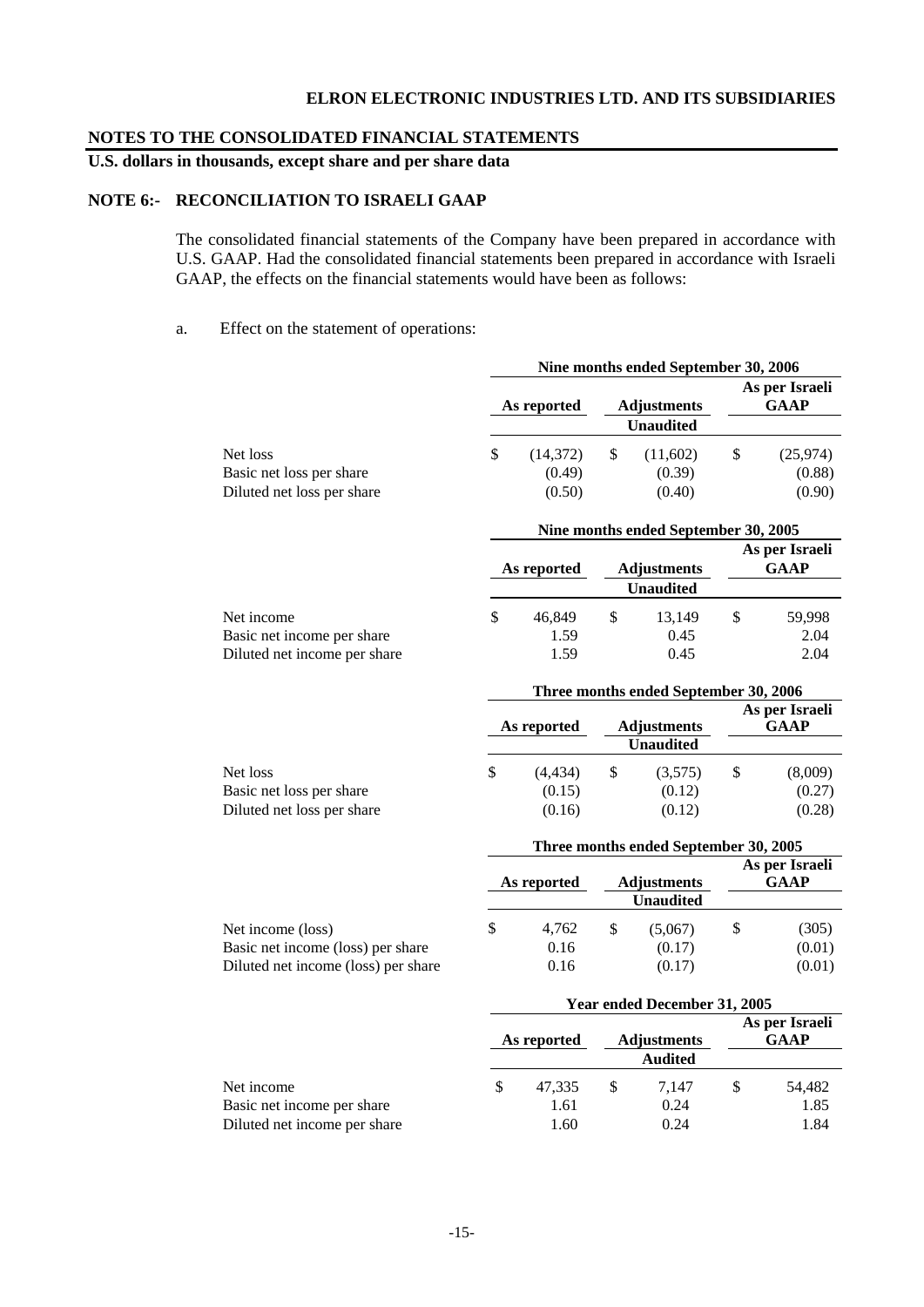## **NOTES TO THE CONSOLIDATED FINANCIAL STATEMENTS**

**U.S. dollars in thousands, except share and per share data** 

# **NOTE 6:- RECONCILIATION TO ISRAELI GAAP (Cont.)**

b. Effect on the balance sheet:

|                                               | <b>September 30, 2006</b> |                                   |    |                  |    |                               |  |  |
|-----------------------------------------------|---------------------------|-----------------------------------|----|------------------|----|-------------------------------|--|--|
|                                               |                           | <b>Adjustments</b><br>As reported |    |                  |    | As per Israeli<br><b>GAAP</b> |  |  |
|                                               |                           |                                   |    | <b>Unaudited</b> |    |                               |  |  |
| Total assets                                  | S                         | 336,459                           | \$ | (86, 809)        | \$ | 249,650                       |  |  |
| Total liabilities including minority interest |                           | 43.944                            |    | (17,270)         |    | 26,674                        |  |  |
| Total equity                                  |                           | 292,515                           |    | (69, 539)        |    | 222,976                       |  |  |

|                                               | <b>December 31, 2005</b> |         |                    |           |    |                               |  |
|-----------------------------------------------|--------------------------|---------|--------------------|-----------|----|-------------------------------|--|
|                                               | As reported              |         | <b>Adjustments</b> |           |    | As per Israeli<br><b>GAAP</b> |  |
|                                               |                          |         | <b>Audited</b>     |           |    |                               |  |
| Total assets                                  | \$                       | 353,773 | \$                 | (75,361)  | \$ | 278,412                       |  |
| Total liabilities including minority interest |                          | 51,657  |                    | (21, 145) |    | 30,512                        |  |
| Total equity                                  |                          | 302,116 |                    | (54,216)  |    | 247,900                       |  |

c. Material adjustments:

The abovementioned adjustments result primarily from the differences between U.S. GAAP and Israeli GAAP detailed in Note 26 to the Company's annual financial statements for 2005 and from the following changes:

1. As described in Note 3(h) since Enure is considered a development stage company and as a result of the decrease in Elron's share in Enure, the changes in the Company's proportionate share of Enure's equity, according to US GAAP have been accounted for as an equity transaction and as a result a capital reserve of approximately \$1,000 was recorded. According to Israeli GAAP, the changes in the Company's proportionate share of Enure's equity will be recorded as gain from changes in holdings in affiliated companies in the higher amount between the accumulated losses to be recorded and a portion of the gain over a period of three years.